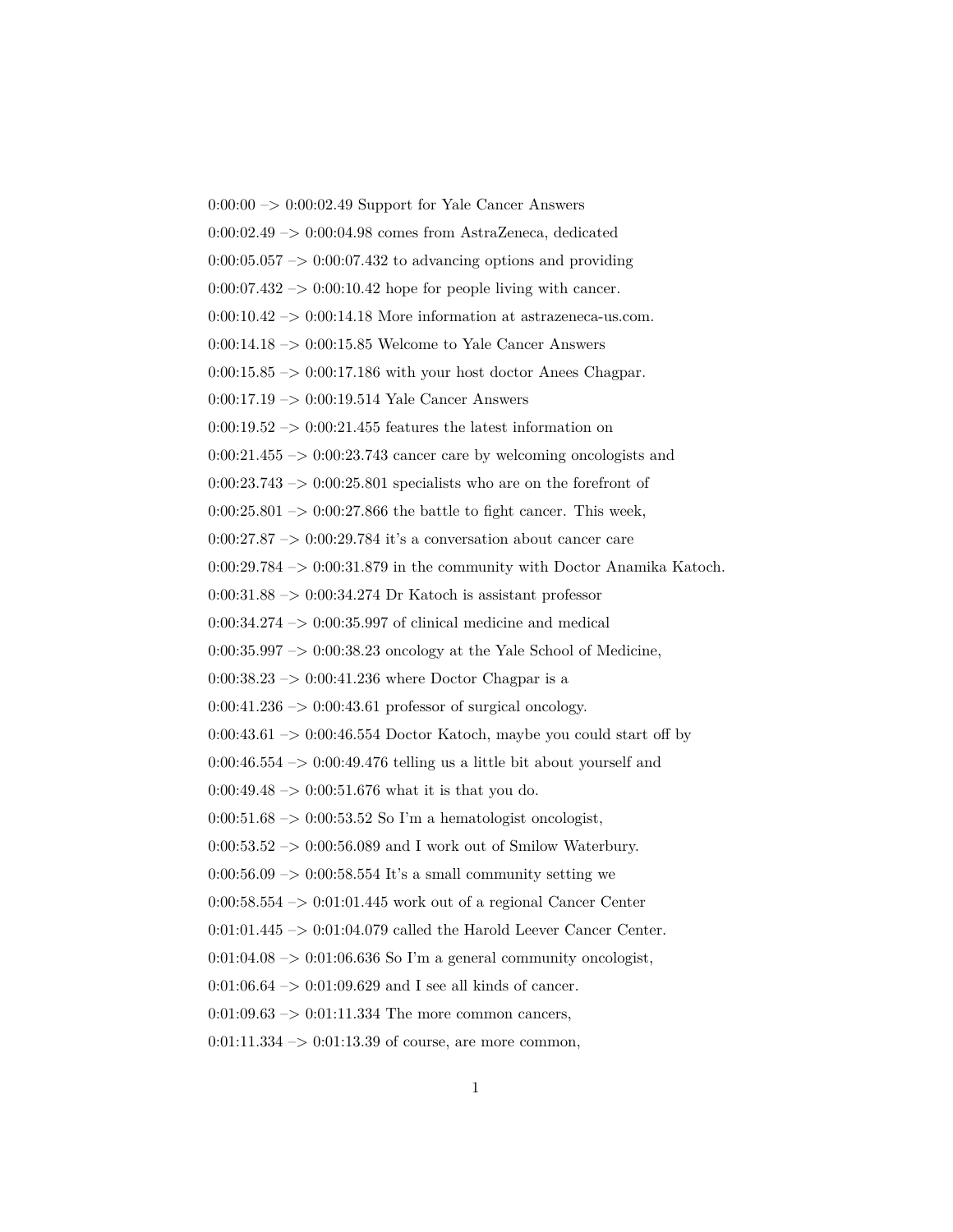$0:01:13.39 \rightarrow 0:01:17.739$  so I tend to see those more than the others.

 $0:01:17.74 \rightarrow 0:01:20.14$  But breast, lung, colon, lymphoma,

 $0:01:20.14 \rightarrow 0:01:22.44$  and also some hematology patients.

 $0:01:22.44 \rightarrow 0:01:26.28$  And so how common is cancer in

 $0:01:26.28 \rightarrow 0:01:27.302$  the community?

0:01:27.302  $\rightarrow$  0:01:30.368 I mean when we think about

 $0:01:30.37 \rightarrow 0:01:32.262$  cancers,

 $0:01:32.262 \rightarrow 0:01:34.627$  very often we think about

 $0:01:34.627 \rightarrow 0:01:37.127$  people going to large centers.

 $0:01:37.13 \rightarrow 0:01:38.579$  New York, Boston,

 $0:01:38.579 \rightarrow 0:01:40.028$  Houston, New Haven.

0:01:40.03 –> 0:01:42.44 But you're in a

0:01:42.44 –> 0:01:43.886 small Community Center.

 $0:01:43.89 \rightarrow 0:01:46.788$  So how often does cancer present

 $0:01:46.788 \rightarrow 0:01:48.72$  in those community centers?

 $0:01:48.72 \rightarrow 0:01:50.66$  So it is surprising

 $0:01:50.66 \rightarrow 0:01:54.034$  to see that cancer is very prevalent,

 $0:01:54.04 \rightarrow 0:01:56.938$  and especially in the Waterbury area.

 $0:01:56.94 \rightarrow 0:01:59.976$  I would say maybe because it

 $0:01:59.976 \rightarrow 0:02:02.6$  has been an industrial town.

 $0:02:02.6 \rightarrow 0:02:06.18$  And we do tend to see a lot of breast cancer.

 $0:02:06.18 \rightarrow 0:02:10.96$  A lot of bladder cancer in this area as well.

 $0:02:10.96 \rightarrow 0:02:12.472$  And yes,

 $0:02:12.472 \rightarrow 0:02:14.74$  the bigger centers actually have

 $0:02:14.81 \rightarrow 0:02:17.246$  the good fortune of having many

 $0:02:17.246 \rightarrow 0:02:19.15$  good bigger centers around us.

0:02:19.15 –> 0:02:21.1 There's Memorial Sloan,

0:02:21.1 –> 0:02:22.66 Dana Farber.

 $0:02:22.66 \rightarrow 0:02:25.453$  And certainly these are very useful and

 $0:02:25.453 \rightarrow 0:02:28.477$  helpful for us when we have particularly

 $0:02:28.477 \rightarrow 0:02:31.093$  tough situations where we need to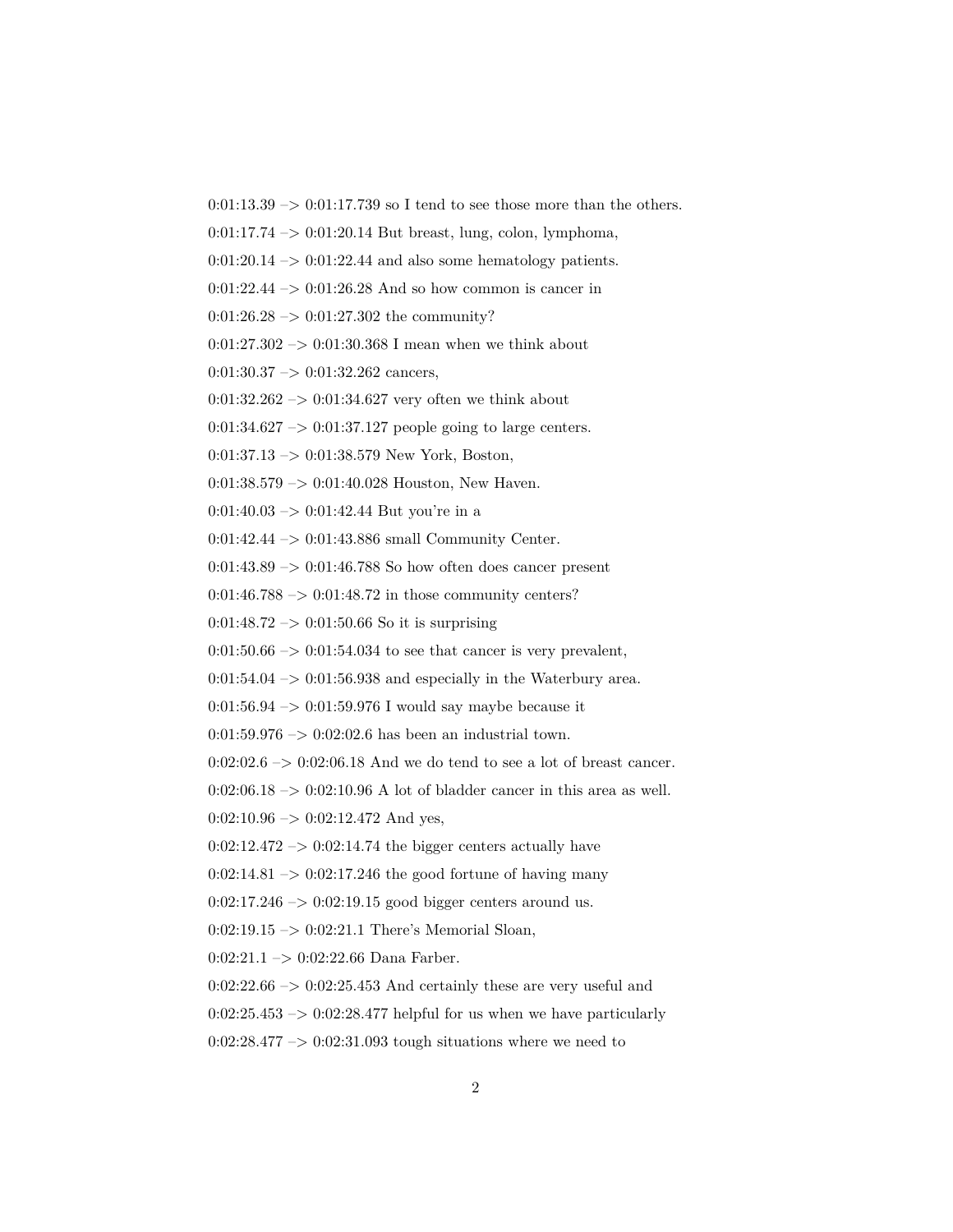0:02:31.176 –> 0:02:33.618 get another opinion or some help.

 $0:02:33.62 \rightarrow 0:02:37.196$  But I would say in the general Community,

 $0:02:37.2 \rightarrow 0:02:38.538$  cancer is fairly

 $0:02:38.54 \rightarrow 0:02:41.669$  prevalent and so many people,

 $0:02:41.67 \rightarrow 0:02:44.095$  because cancer really doesn't discriminate

 $0:02:44.095 \rightarrow 0:02:47.479$  based on where you live

 $0:02:47.48 \rightarrow 0:02:50.67$  and many people may wonder,

 $0:02:50.67 \rightarrow 0:02:53.07$  are there advantages and disadvantages

 $0:02:53.07 \rightarrow 0:02:55.794$  to being treated closer to home

 $0:02:55.794 \rightarrow 0:02:58.206$  versus going into a larger center?

 $0:02:58.21 \rightarrow 0:03:00.892$  What would you say to people

0:03:00.892  $\mathord{\;\rightarrow\;}$  0:03:02.68 who are contemplating those

0:03:02.68 -> 0:03:04.688 decisions?

 $0:03:06.7 \rightarrow 0:03:09.34$  It is important,

 $0:03:09.34 \rightarrow 0:03:11.685$  especially for certain rare cancers

 $0:03:11.685 \rightarrow 0:03:15.222$  to be seen at bigger centers that tend

0:03:15.222  $\rightarrow$  0:03:18.56 to see a lot more of those cancers.

 $0:03:18.56 \rightarrow 0:03:20.75$  Sarcomas being one.

 $0:03:20.75 \rightarrow 0:03:22.94$  They require a real multi

0:03:22.94 –> 0:03:23.816 disciplinary approach.

 $0:03:23.82 \rightarrow 0:03:26.22$  You have to have surgeons who've

 $0:03:26.22 \rightarrow 0:03:28.65$  done enough of those surgeries,

 $0:03:28.65 \rightarrow 0:03:31.122$  trained radiation oncology team,

 $0:03:31.122 \rightarrow 0:03:33.594$  trained chemotherapy

 $0:03:33.594 \rightarrow 0:03:35.32$  professionals who've dealt

 $0:03:35.32 \rightarrow 0:03:37.365$  enough of with that cancer.

 $0:03:37.735 \rightarrow 0:03:39.56$  It is always patients preference

 $0:03:39.56 \rightarrow 0:03:41.945$  to be treated close to home and

 $0:03:41.945 \rightarrow 0:03:44.444$  nobody wants to drive 2 hours to get

 $0:03:44.444 \rightarrow 0:03:46.559$  treatment because you know chemotherapy

 $0:03:46.559 \rightarrow 0:03:48.944$  treatment is not just about chemotherapy,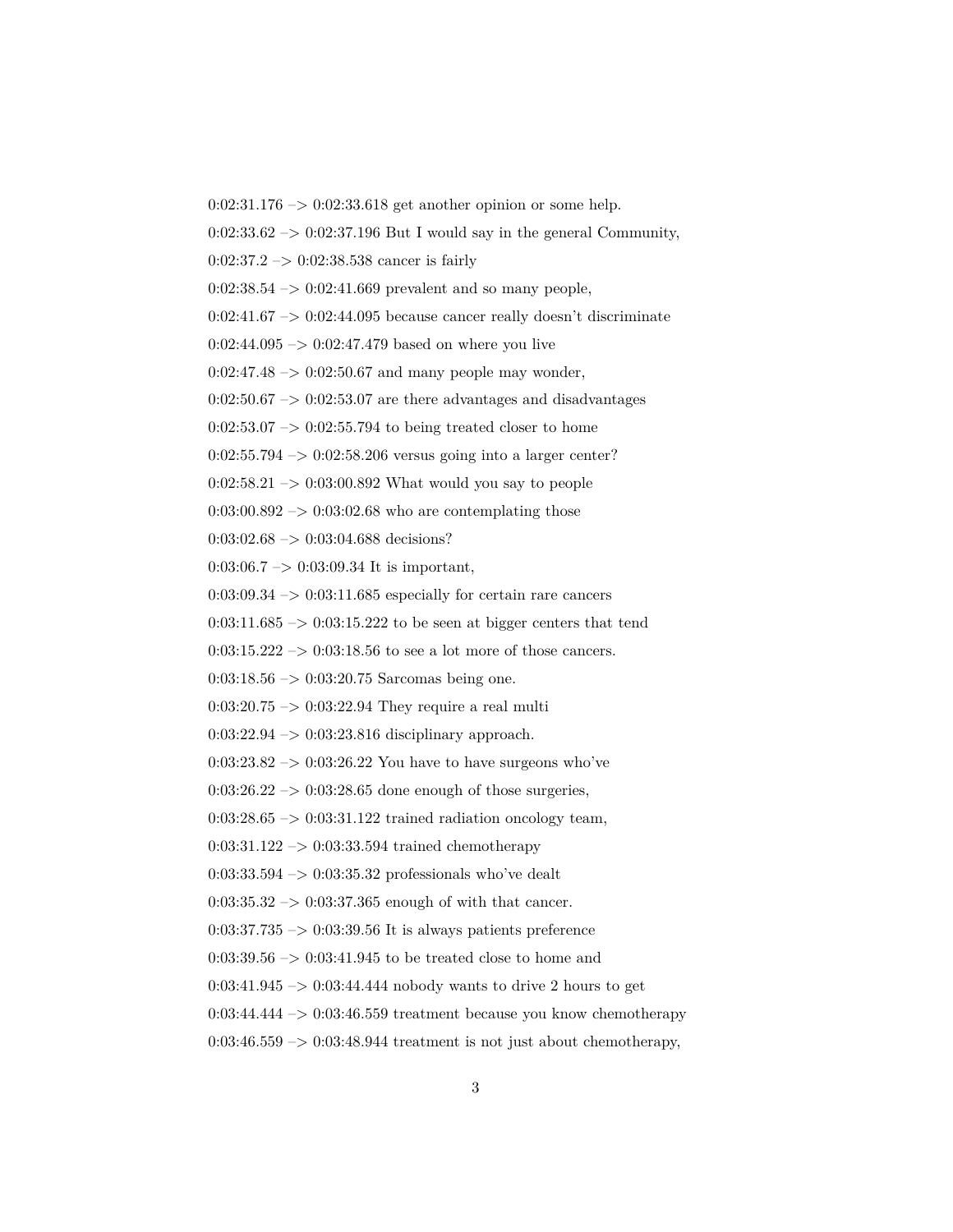$0:03:48.944 \rightarrow 0:03:50.312$  it's also about supportive  $0:03:50.312 \rightarrow 0:03:51.89$  care that goes with it.  $0:03:51.89 \rightarrow 0:03:53.9$  So we don't just see patients  $0:03:53.9 \rightarrow 0:03:55.849$  on day one and say OK, 0:03:55.85  $\rightarrow$  0:03:58.16 now we'll see you in three weeks. 0:03:58.16  $\rightarrow$  0:03:59.81 It doesn't work like that.  $0:03:59.81 \rightarrow 0:04:02.12$  So we see patients on day one,  $0:04:02.12 \rightarrow 0:04:04.43$  we're always available by phone.  $0:04:04.43 \rightarrow 0:04:06.74$  We are seeing them sometimes the very 0:04:06.74  $\rightarrow$  0:04:08.808 next day, sometimes within a week.  $0.04:08.808 \rightarrow 0.04:10.568$  Sometimes they need transfusion support. 0:04:10.57  $->$  0:04:11.866 So it is a  $0:04:11.866 \rightarrow 0:04:14.49$  complicated and complex process,  $0:04:14.49 \rightarrow 0:04:16.735$  so patients preference is always  $0:04:16.735 \rightarrow 0:04:20.219$  to be treated in your home and I  $0:04:20.219 \rightarrow 0:04:22.9$  would say that we have very robust  $0:04:22.9 \rightarrow 0:04:24.624$  multidisciplinary teams for almost  $0:04:24.624 \rightarrow 0:04:27.616$  all cancers and we also recognize that  $0:04:27.616 \rightarrow 0:04:30.01$  some cancers do better when they are  $0:04:30.01 \rightarrow 0:04:32.332$  referred out to tertiary centers,  $0:04:32.332 \rightarrow 0:04:34.69$  one major example being acute leukemia.  $0.04:36.66 \rightarrow 0.04:39.018$  It is a cancer that requires  $0:04:39.018 \rightarrow 0:04:40.59$  a lot of resources.  $0:04:40.59 \rightarrow 0:04:41.616$  A lot of support,  $0:04:41.616 \rightarrow 0:04:44.01$  a lot of experience and  $0:04:44.087 \rightarrow 0:04:45.972$  people who have acute leukemias  $0:04:45.972 \rightarrow 0:04:48.41$  tend to do better when they're  $0:04:48.41 \rightarrow 0:04:50.795$  treated at tertiary care centers,  $0.04:50.8 \rightarrow 0.04:52.95$  so this is also recognizing  $0:04:52.95 \rightarrow 0:04:54.67$  what are your limitations.  $0:04:54.67 \rightarrow 0:04:56.728$  And what are the patients that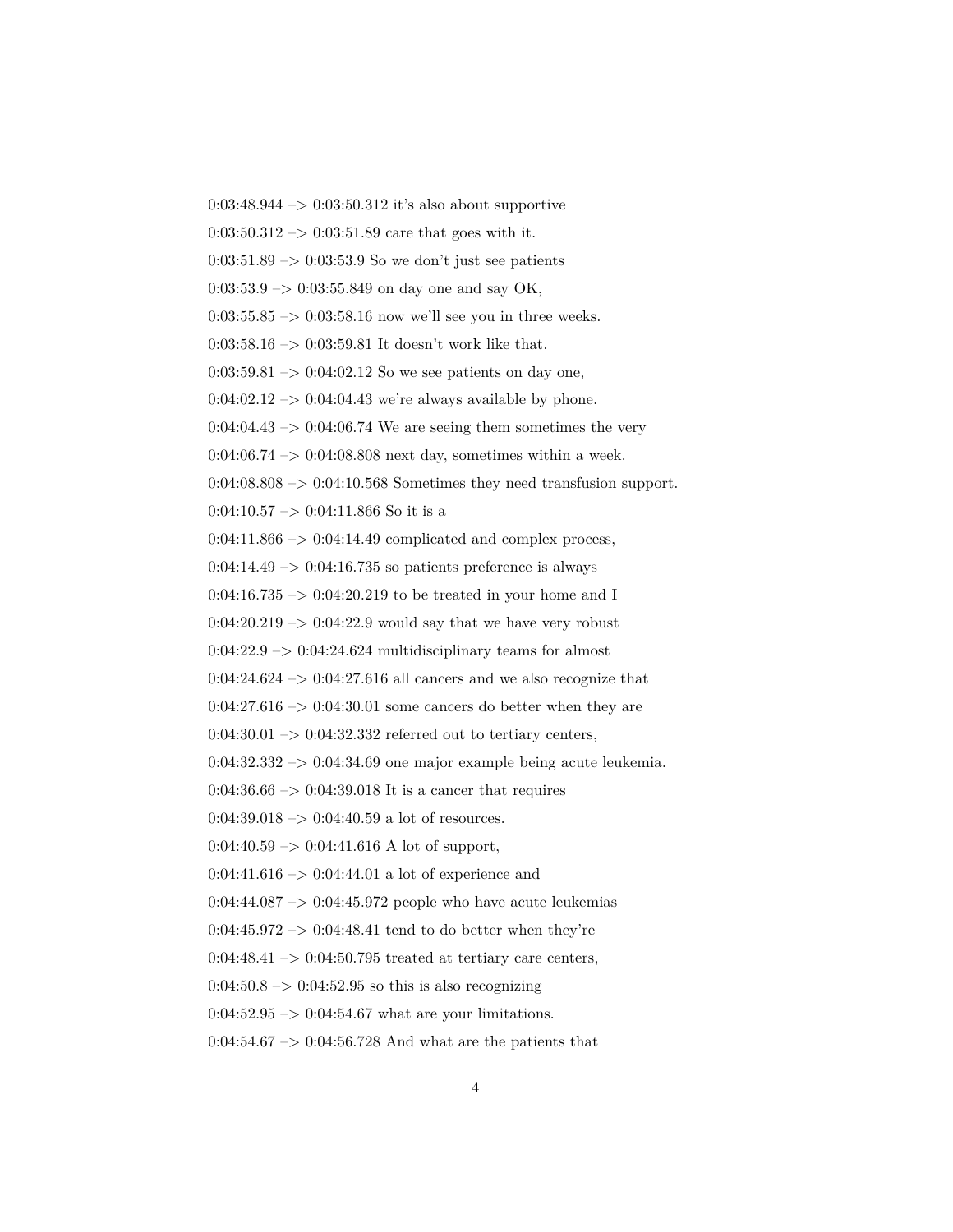0:04:56.728  $\rightarrow$  0:04:58.87 you can best serve and which  $0.04:58.87 \rightarrow 0.05:01.32$  patients will do better if they are  $0:05:01.32 \rightarrow 0:05:04.416$  referred out? And so I guess the  $0:05:04.416 \rightarrow 0:05:07.366$  take home message there is that if  $0:05:07.366 \rightarrow 0:05:10.174$  a patient has a cancer that they can  $0:05:10.174 \rightarrow 0:05:13.08$  be seen at a Cancer Center in their  $0:05:13.08 \rightarrow 0:05:15.6$  community and that Community Center  $0:05:15.6 \rightarrow 0:05:17.346$  will have no hesitation about referring  $0:05:17.346 \rightarrow 0:05:19.881$  them out to a larger center if that's  $0:05:19.881 \rightarrow 0:05:21.84$  in the patients best interest.  $0:05:21.84 \rightarrow 0:05:24.128$  That is absolutely correct and a  $0:05:24.128 \rightarrow 0:05:26.83$  lot of times it is driven by physicians.  $0:05:26.83 \rightarrow 0:05:28.39$  Sometimes it's driven by patients,  $0:05:28.39 \rightarrow 0:05:30.448$  but I have to say that patients  $0:05:30.448 \rightarrow 0:05:31.717$  often feel uncomfortable telling  $0:05:31.717 \rightarrow 0:05:33.697$  their physicians that they  $0:05:33.7 \rightarrow 0:05:36.82$  want to get a second opinion and  $0:05:36.82 \rightarrow 0:05:38.885$  part of it will also depend upon 0:05:38.885  $\Rightarrow$  0:05:40.56 your approach to the patient,  $0:05:40.56 \rightarrow 0:05:43.056$  and we're sort of very open about it. 0:05:43.06  $\mathord{\sim} >$  0:05:44.615 We understand  $0:05:44.615 \rightarrow 0:05:45.859$  that this is cancer.  $0:05:45.86 \rightarrow 0:05:48.247$  It can be a life changing diagnosis.  $0:05:48.25 \rightarrow 0:05:51.094$  So we we will often say to our patients,  $0:05:51.1 \rightarrow 0:05:53.636$  if you would like another opinion, 0:05:53.64 –> 0:05:55.548 please let me know  $0:05:55.548 \rightarrow 0:05:57.76$  and I will help you get one.  $0:05:57.76 \rightarrow 0:06:00.014$  So sometimes people do elect to get  $0:06:00.014 \rightarrow 0:06:01.878$  another opinion and lots of times  $0:06:01.88 \rightarrow 0:06:03.026$  people say no,  $0.06:03.026 \rightarrow 0.06:05.318$  what you're saying makes sense if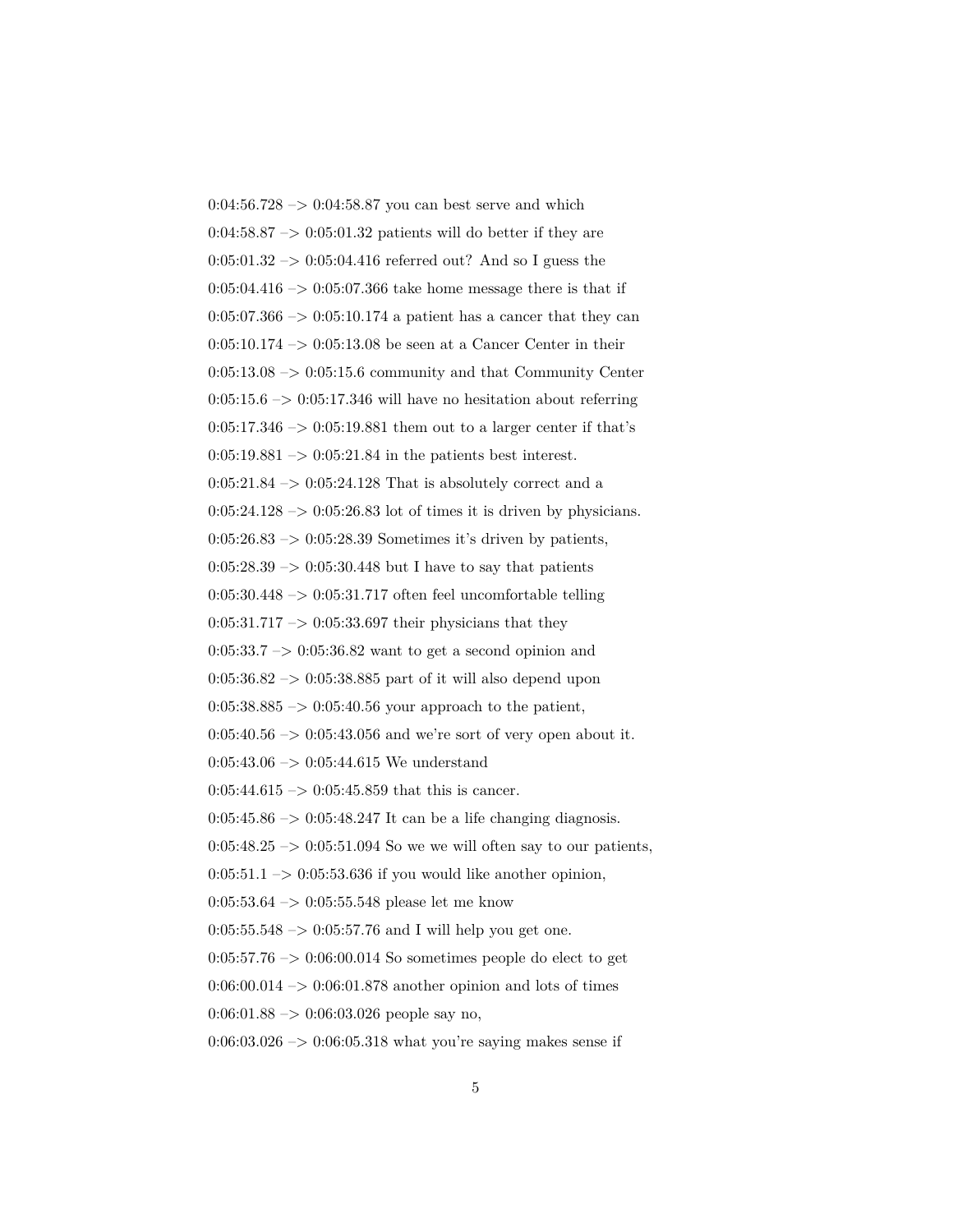0:06:05.318  $\rightarrow$  0:06:07.35 they've already developed a  $0.06:07.35 \rightarrow 0.06:10.07$  sense of trust and confidence in you  $0:06:10.07 \rightarrow 0:06:12.471$  they will stay with you  $0:06:12.471 \rightarrow 0:06:14.968$  and be treated close to where they  $0.06:14.97 \rightarrow 0.06:17.094$  live and so are there particular  $0:06:17.094 \rightarrow 0:06:18.909$  cancers that are particularly amenable  $0:06:18.909 \rightarrow 0:06:20.919$  to being treated closer to home.  $0:06:20.92 \rightarrow 0:06:23.384$  So you mentioned that the rare cancers  $0:06:23.384 \rightarrow 0:06:26.2$  might be ones where you want to seek  $0:06:26.2 \rightarrow 0:06:28.525$  a second opinion, but are there  $0:06:28.525 \rightarrow 0:06:30.7$  certain cancers that  $0:06:30.7 \rightarrow 0:06:33.316$  you think, if you have 0:06:33.32 –> 0:06:35.774 for example, breast cancer or colon  $0:06:35.774 \rightarrow 0:06:38.21$  cancer that that those really can  $0.06:38.21 \rightarrow 0.06:40.37$  be treated closer to where you  $0.06:40.37 \rightarrow 0.06:42.266$  live that you don't necessarily  $0:06:42.266 \rightarrow 0:06:44.835$  need to go to a larger center.  $0:06:45.61 \rightarrow 0:06:47.034$  That is absolutely true.  $0.06:47.034 \rightarrow 0.06:49.627$  It of course depends upon  $0:06:49.627 \rightarrow 0:06:51.542$  the strength of your surgical  $0:06:51.542 \rightarrow 0:06:53.67$  staff and your surgical support, 0:06:53.67  $\rightarrow$  0:06:55.59 because a lot of these  $0:06:55.59 \rightarrow 0:06:57.126$  cancers do need surgery.  $0:06:57.13 \rightarrow 0:06:59.916$  So if you have a trained  $0:06:59.916 \rightarrow 0:07:02.49$  oncological surgeon on staff who  $0.07:02.49 \rightarrow 0.07:05.088$  is equipped to do these surgeries,  $0.07:05.09 \rightarrow 0.07:07.826$  then I think these cancers can  $0:07:07.826 \rightarrow 0:07:10.777$  be very well handled in the community.  $0:07:11.6 \rightarrow 0:07:13.345$  And what questions should  $0:07:13.345 \rightarrow 0:07:15.427$  patients be asking of their  $0:07:15.427 \rightarrow 0:07:17.345$  team of doctors if they are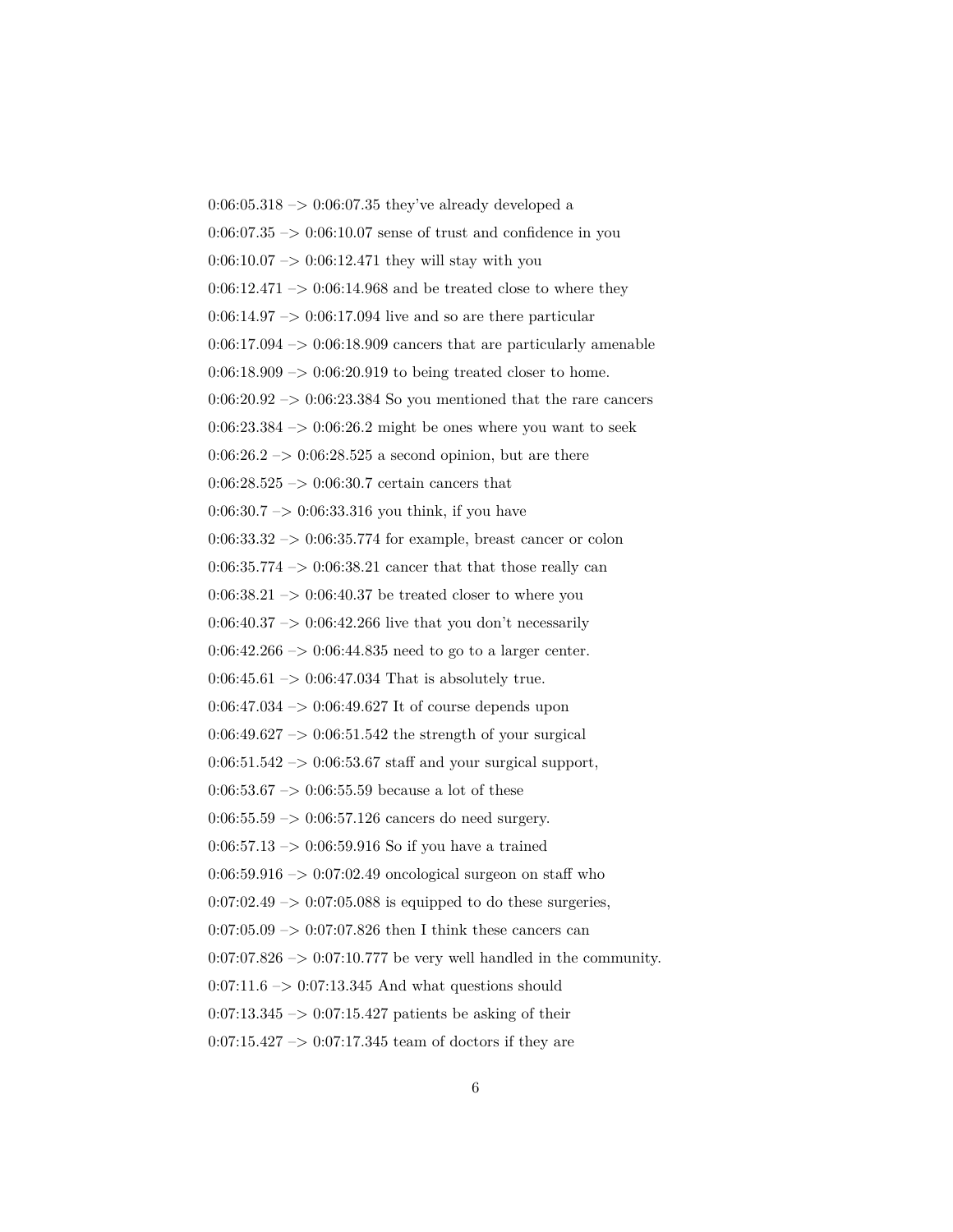$0:07:17.345 \rightarrow 0:07:19.637$  seen by a Community cancer program,  $0:07:19.64 \rightarrow 0:07:21.887$  what questions should they be asking in  $0:07:21.887 \rightarrow 0:07:24.201$  order to make the best informed decision  $0:07:24.201 \rightarrow 0:07:26.68$  as to where they should be treated?  $0:07:27.9 \rightarrow 0:07:29.276$  That's a good question, 0:07:29.276 –> 0:07:31.682 but can be a little bit tricky. 0:07:31.682 –> 0:07:33.99 I don't know if patients  $0:07:33.99 \rightarrow 0:07:35.286$  would entirely feel comfortable  $0.07:35.286 \rightarrow 0.07:36.84$  sometimes asking their physicians 0:07:36.84  $\rightarrow$  0:07:38.56 what their experiences  $0:07:38.56 \rightarrow 0:07:39.936$  in treating this cancer are. 0:07:39.94 –> 0:07:41.998 And I do get that question,  $0:07:42 \rightarrow 0:07:42.99$  but very occasionally,  $0:07:42.99 \rightarrow 0:07:45.3$  but I think it is important for  $0:07:45.37 \rightarrow 0:07:47.278$  patients to get involved in their  $0:07:47.278 \rightarrow 0:07:49.23$  care and ask these questions,  $0:07:49.23 \rightarrow 0:07:52.047$  and I think a lot of times people don't  $0:07:52.047 \rightarrow 0:07:54.793$  ask this question because they feel that  $0:07:54.793 \rightarrow 0:07:57.968$  they are going to offend the physician.  $0:07:57.97 \rightarrow 0:08:00.25$  Which sometimes may be true,  $0:08:00.25 \rightarrow 0:08:03.7$  but most times is not. 0:08:03.7 –> 0:08:05.632 So I think it's fair enough  $0:08:05.632 \rightarrow 0:08:07.676$  to say, Doctor,  $0:08:07.676 \rightarrow 0:08:10.43$  do you treat a lot of these cancers and  $0:08:10.504 \rightarrow 0:08:13.045$  it's sort of a ubiquitous question.  $0:08:15.39 \rightarrow 0:08:17.06$  How do patients generally do?  $0:08:17.06 \rightarrow 0:08:19.724$  Do you think I need a second opinion? 0:08:19.73 –> 0:08:22.075 So I think these are all fair  $0.08:22.075 \rightarrow 0.08:24.408$  questions to ask and say,  $0:08:24.408 \rightarrow 0:08:26.746$  do you work with the surgeon closely?  $0:08:26.75 \rightarrow 0:08:29.414$  Do you know if he's done many surgeries?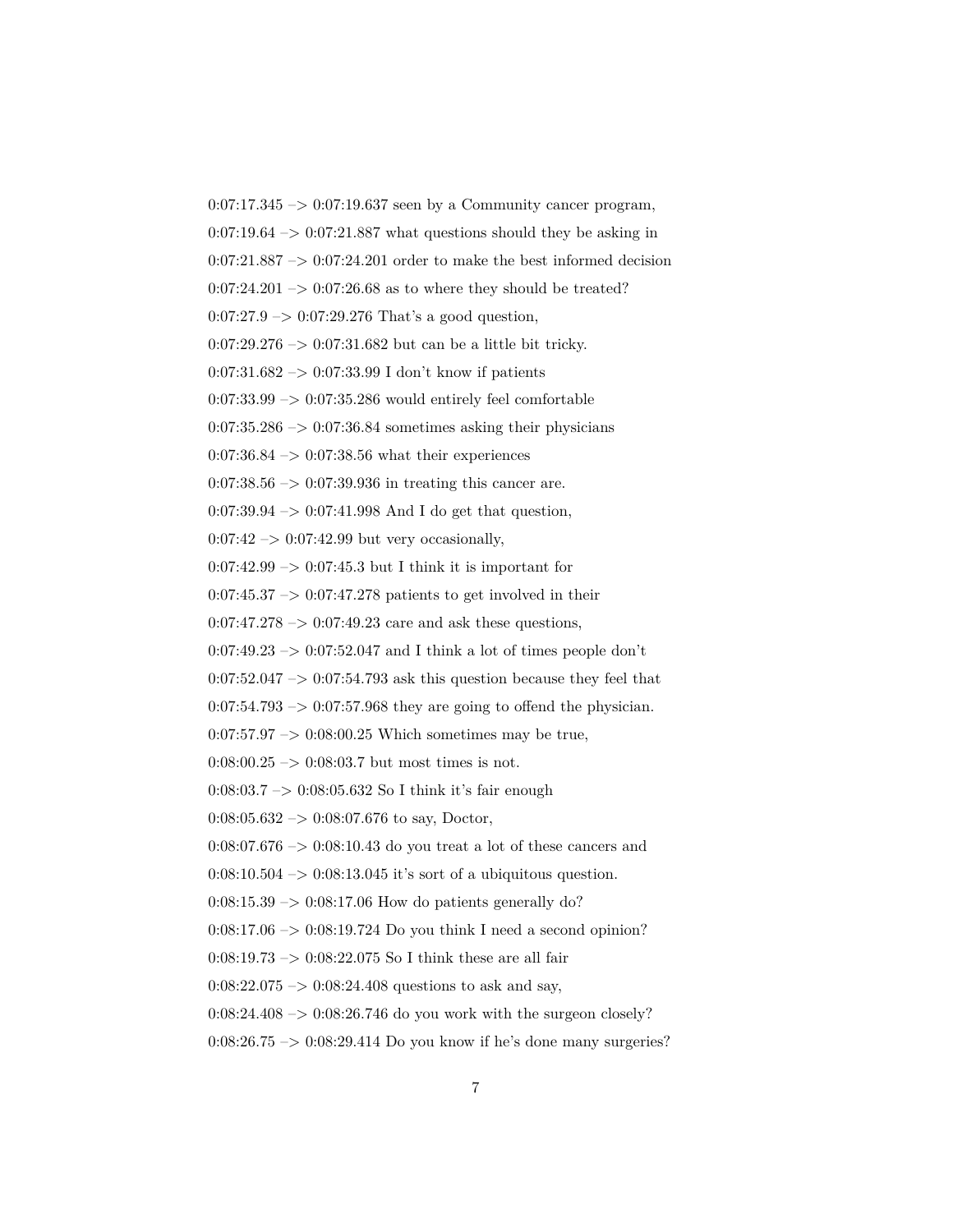$0:08:29.42 \rightarrow 0:08:31.73$  Is it possible for me to speak  $0:08:31.73 \rightarrow 0:08:33.942$  to someone who has  $0:08:33.942 \rightarrow 0:08:35.646$  gone through this process?  $0:08:35.65 \rightarrow 0:08:39.234$  Also, just basic questions that might help  $0:08:39.24 \rightarrow 0:08:41.008$  keep patients well informed.  $0:08:41.01 \rightarrow 0:08:44.074$  And I think that that's so important  $0.08\mathpunct:44.074 \rightarrow 0.08\mathpunct:46.912$  that patients really do advocate  $0:08:46.912 \rightarrow 0:08:49.402$  for themselves and truthfully,  $0:08:49.41 \rightarrow 0:08:51.322$  many Community programs actually  $0.08:51.322 \rightarrow 0.08:54.19$  do have the infrastructure to be  $0.08:54.27 \rightarrow 0.08:56.478$  able to provide good quality care 0:08:56.478 –> 0:08:59.129 for the more common cancers.  $0:08:59.13 \rightarrow 0:09:01.34$  So you mentioned, for example,  $0:09:01.34 \rightarrow 0:09:03.6$  that you have a multidisciplinary  $0:09:03.6 \rightarrow 0:09:06.357$  team tell us more about how  $0:09:06.357 \rightarrow 0:09:08.407$  that works in the Community  $0:09:08.41 \rightarrow 0:09:09.082$  setting?  $0:09:09.082 \rightarrow 0:09:12.12$  I would say that our our care, 0:09:12.12  $\rightarrow$  0:09:14.544 even if I say so myself, 0:09:16.07 –> 0:09:18.262 We bring most of our cases to a  $0:09:18.262 \rightarrow 0:09:19.41$  multidisciplinary tumor conference. 0:09:19.41  $\rightarrow$  0:09:21.822 So if I were to pick, let's say,  $0:09:21.822 \rightarrow 0:09:24.58$  the most common cancer that we see in women,  $0:09:24.58 \rightarrow 0:09:27.328$  which is breast cancer.  $0.09:27.33 \rightarrow 0.09:31.075$  So once a woman gets a mammogram,  $0:09:31.08 \rightarrow 0:09:34.818$  gets a biopsy, or sees a surgeon, 0:09:34.82 –> 0:09:37.495 she is presented at a  $0:09:37.495 \rightarrow 0:09:39.1$  multidisciplinary tumor conference.  $0:09:40.17 \rightarrow 0:09:44.45$  For people who don't know what that is,  $0:09:44.45 \rightarrow 0:09:46.87$  it is basically a collection

 $0.09:46.87 \rightarrow 0.09:49.29$  of many oncologists or any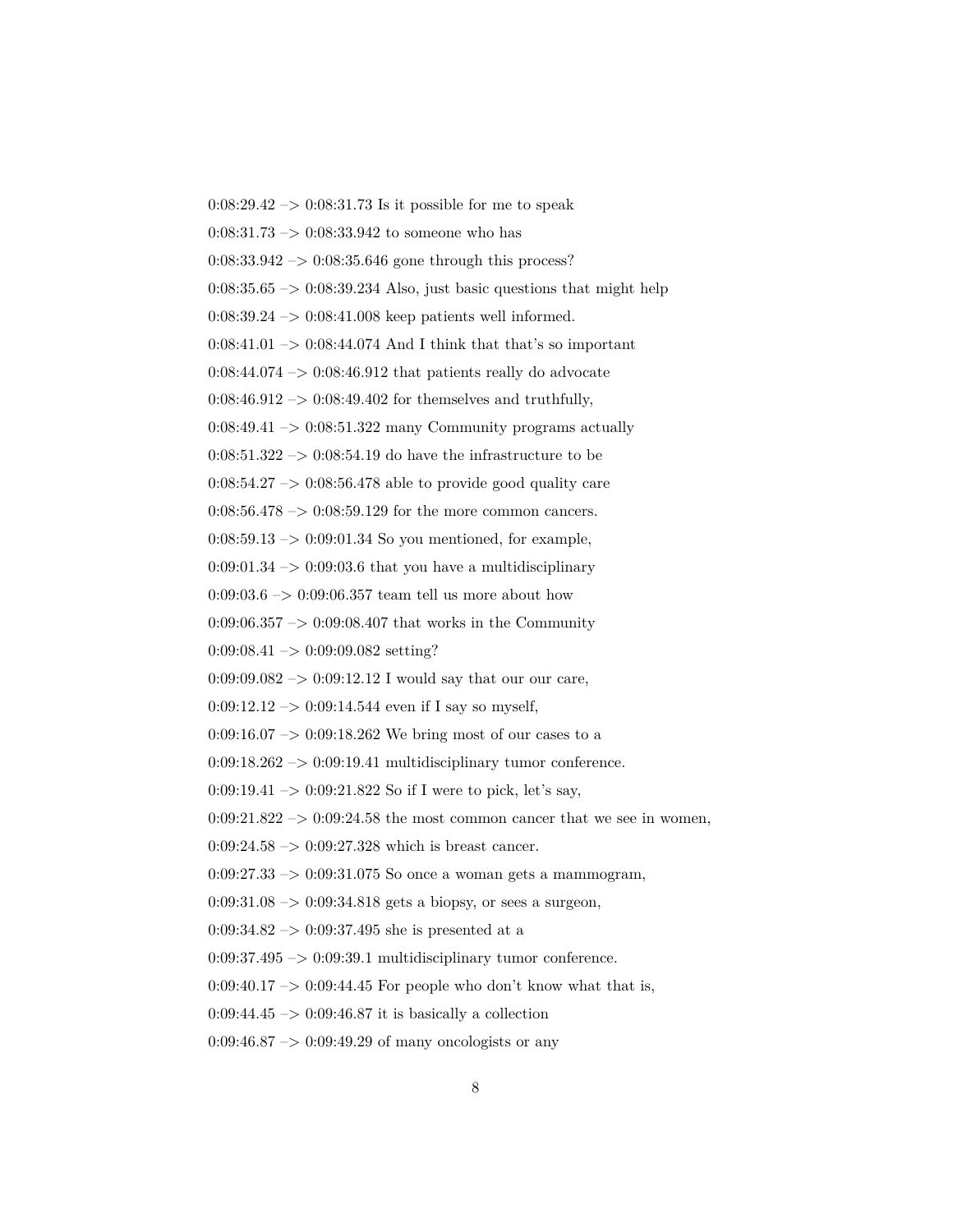$0:09:49.385 \rightarrow 0:09:51.937$  oncologists in the community.

 $0.09:51.94 \rightarrow 0.09:54.62$  Radiation oncology, radiology, the breast

 $0.09:54.62 \rightarrow 0.09:55.796$  surgeons themselves,

0:09:55.796  $\rightarrow$  0:09:57.56 social worker, nutritionists.

 $0.09:57.56 \rightarrow 0.10:00.552$  So we all get together as a team

 $0:10:00.552 \rightarrow 0:10:02.958$  and discuss the presentation of

 $0:10:02.958 \rightarrow 0:10:05.563$  each sort of person's cancer,

 $0:10:05.57 \rightarrow 0:10:08.24$  and then we decide

 $0:10:11.082 \rightarrow 0:10:13.58$  to dealing with that situation.

 $0:10:13.58 \rightarrow 0:10:16.7$  Being most of the time, it's standard,

 $0:10:16.7 \rightarrow 0:10:18.48$  but things are changing.

0:10:18.48 –> 0:10:21.588 You know we were used to using,

 $0:10:21.59 \rightarrow 0:10:22.48$  for example,

 $0:10:22.48 \rightarrow 0:10:24.26$  chemotherapy in always the

 $0:10:24.26 \rightarrow 0:10:25.595$  post surgical setting.

 $0:10:25.6 \rightarrow 0:10:28.45$  But now we're moving to using

 $0:10:28.45 \rightarrow 0:10:29.701$  treatment sometimes upfront

 $0:10:29.701 \rightarrow 0:10:31.786$  before surgery so not everybody

 $0:10:31.786 \rightarrow 0:10:34.257$  is a good candidate for that.

 $0:10:34.26 \rightarrow 0:10:36.75$  We talk about

 $0:10:36.75 \rightarrow 0:10:38.41$  the things like that.

 $0:10:38.41 \rightarrow 0:10:41.315$  Other things that come up are genetics.

 $0:10:41.32 \rightarrow 0:10:43.91$  This has also become a very

 $0:10:43.91 \rightarrow 0:10:46.71$  important part of management for patients.

0:10:46.71 –> 0:10:49.2 You know 10% of the cancers

 $0:10:49.2 \rightarrow 0:10:50.445$  that are diagnosed,

 $0:10:50.45 \rightarrow 0:10:52.106$  especially breast cancer I'm

0:10:52.106  $\rightarrow$  0:10:54.176 talking about can be genetic,

 $0:10:54.18 \rightarrow 0:10:56.67$  so we always talk about that.

 $0:10:56.67 \rightarrow 0:10:58.82$  We have a genetic counselor

 $0:10:58.82 \rightarrow 0:11:01.097$  as a part of the team who will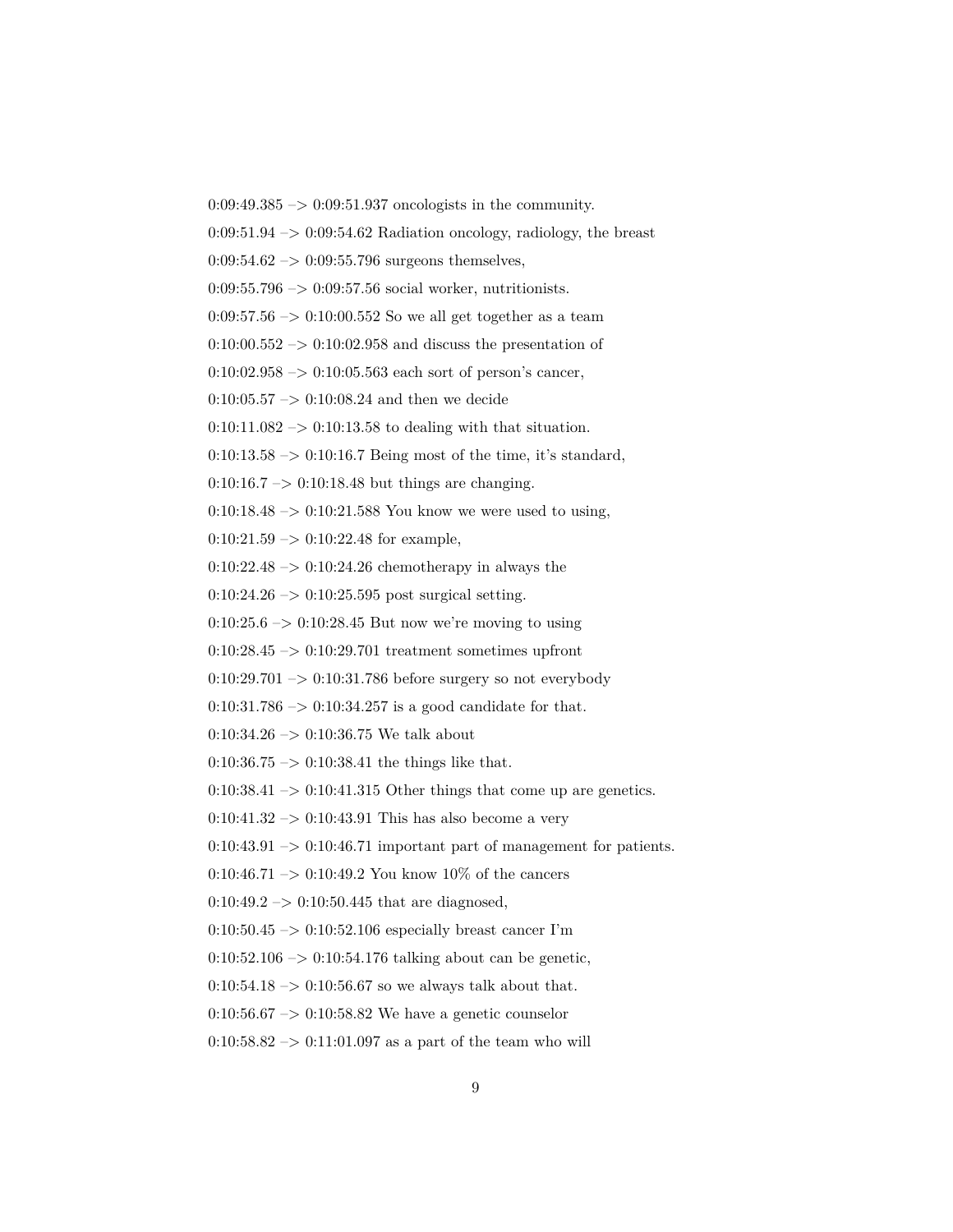$0:11:01.097 \rightarrow 0:11:03.143$  be there and say, OK,

 $0:11:03.143 \rightarrow 0:11:05.569$  I think this person needs to meet with me.

0:11:05.57  $\rightarrow$  0:11:06.92 We need to

 $0:11:06.92 \rightarrow 0:11:09.22$  check her or family members.

 $0:11:09.22 \rightarrow 0:11:12.328$  If there are

 $0:11:12.33 \rightarrow 0:11:13.578$  financial issues.

 $0:11:13.578 \rightarrow 0:11:14.41$  Social issues.

0:11:14.41  $\rightarrow$  0:11:16.958 We have a social worker who is

 $0:11:16.958 \rightarrow 0:11:20.418$  present who can help

 $0:11:20.418 \rightarrow 0:11:22.703$  guide patients through that process.

 $0:11:22.71 \rightarrow 0:11:25.092$  We have a licensed nutritionist who can

 $0:11:25.092 \rightarrow 0:11:27.69$  provide support as to healthy diets.

 $0:11:27.69 \rightarrow 0:11:30.246$  Because this really becomes a very

 $0:11:30.246 \rightarrow 0:11:32.811$  important part of what people feel

 $0:11:32.811 \rightarrow 0:11:35.145$  that they have some control over it

 $0:11:35.145 \rightarrow 0:11:37.65$  and it empowers them.

 $0:11:37.65 \rightarrow 0:11:40.751$  And of course we know that obesity

 $0:11:40.751 \rightarrow 0:11:43.68$  and cancer have a direct link so

 $0:11:43.68 \rightarrow 0:11:46.458$  we always want to talk about

 $0:11:46.458 \rightarrow 0:11:48.31$  maintaining a healthy lifestyle

 $0:11:48.392 \rightarrow 0:11:50.708$  and a healthy body mass index.

 $0:11:50.71 \rightarrow 0:11:53.77$  Once a case is discussed at

 $0:11:53.77 \rightarrow 0:11:55.3$  the Multidisciplinary conference,

 $0:11:55.3 \rightarrow 0:11:57.85$  we will then make recommendations.

 $0:11:57.85 \rightarrow 0:12:00.4$  The patient gets established with

 $0:12:00.4 \rightarrow 0:12:02.95$  medical oncologist or radiation oncologist,

 $0:12:02.95 \rightarrow 0:12:06.472$  and it's really a very good

 $0:12:06.472 \rightarrow 0:12:07.646$  collaborative approach.

 $0:12:08.02 \rightarrow 0:12:10.684$  The other thing that we often

 $0:12:10.684 \rightarrow 0:12:13.853$  talk about on the show is things like

 $0:12:13.853 \rightarrow 0:12:15.473$  personalized medicine and genomics.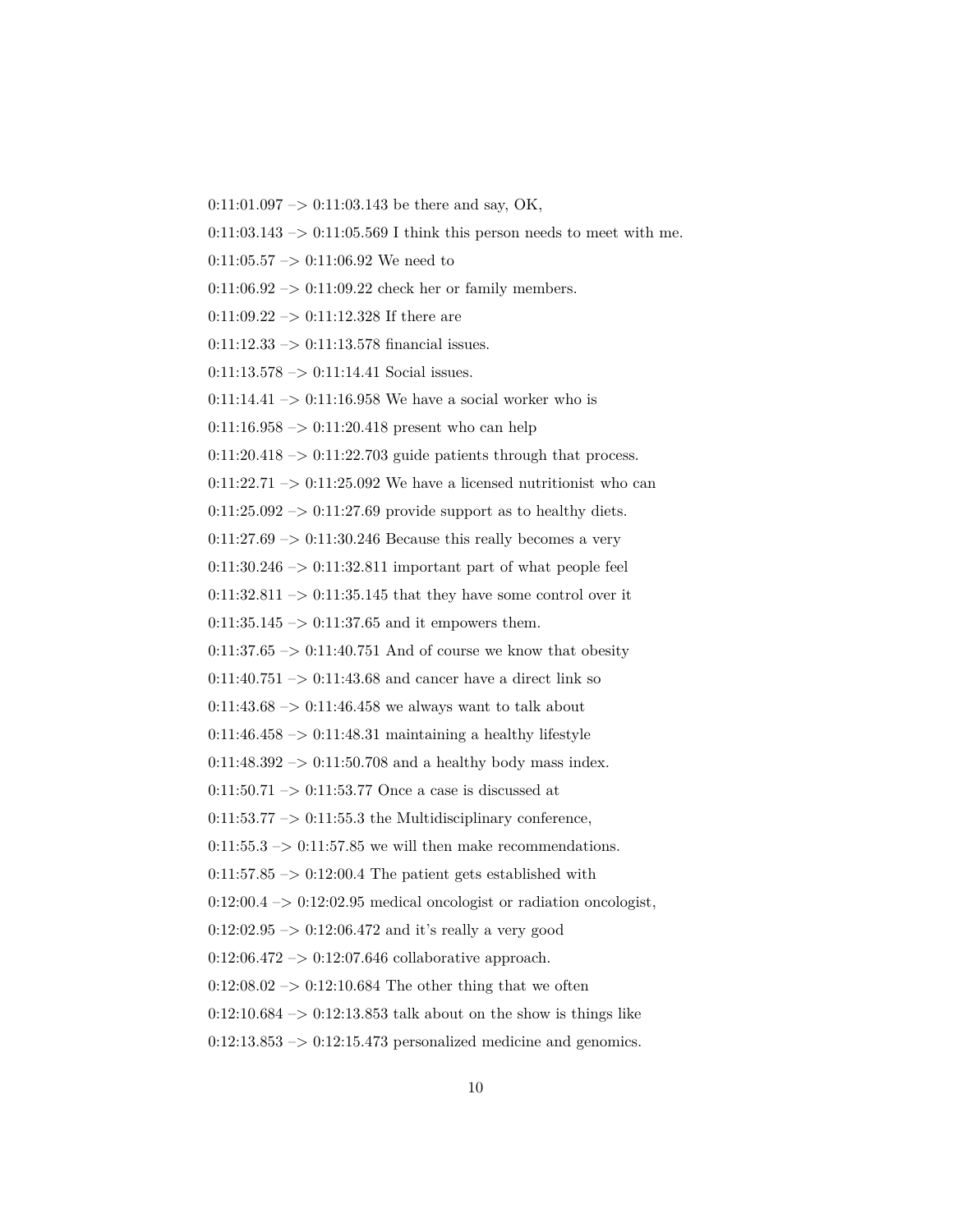$0:12:15.48 \rightarrow 0:12:17.64$  So are those things available in  $0:12:17.64 \rightarrow 0:12:19.527$  Community settings or are those  $0:12:19.527 \rightarrow 0:12:21.801$  really only the purview of the 0:12:21.801 –> 0:12:23.69 larger academic centers?  $0:12:23.69 \rightarrow 0:12:26.301$  There has been so much progress in  $0:12:26.301 \rightarrow 0:12:29.452$  these things that they are now  $0:12:29.452 \rightarrow 0:12:32.5$  easily available to us as well.  $0:12:32.5 \rightarrow 0:12:36.835$  Our goal is always to be able to  $0:12:36.835 \rightarrow 0:12:40.515$  at least offer standard a standard of care,  $0:12:40.52 \rightarrow 0:12:43.787$  which means if you were to see  $0:12:43.787 \rightarrow 0:12:47.211$  an oncologist here or you went to the  $0:12:47.211 \rightarrow 0:12:50.648$  West Coast and used an oncologist there,  $0:12:50.65 \rightarrow 0:12:52.73$  the therapy recommended  $0:12:52.73 \rightarrow 0:12:55.709$  would be similar.  $0:12:55.71 \rightarrow 0:12:57.126$  if not identical,  $0:12:57.126 \rightarrow 0:13:00.43$  so that is called standardized  $0:13:00.518 \rightarrow 0:13:02.588$  care and it is based now  $0:13:02.59 \rightarrow 0:13:05.422$  on genomics, which do play a huge role  $0:13:05.422 \rightarrow 0:13:07.608$  in determining treatment for cancer,  $0:13:07.61 \rightarrow 0:13:09.15$  it has been a significant advance.  $0:13:11.08 \rightarrow 0:13:13.01$  In the treatment of breast cancer, 0:13:13.01  $\rightarrow$  0:13:15.692 when we look back we find that  $0:13:15.692 \rightarrow 0:13:18.746$  we were probably over treating a lot of  $0:13:18.746 \rightarrow 0:13:21.889$  the breast cancer patients with chemotherapy.  $0:13:21.89 \rightarrow 0:13:24.284$  Now we have tests that can actually  $0:13:24.284 \rightarrow 0:13:26.14$  determine benefit from chemotherapy,  $0:13:26.14 \rightarrow 0:13:28.276$  and these are based on genomic  $0:13:28.276 \rightarrow 0:13:31.028$  tests allowed for a lot of the  $0.13:31.028 \rightarrow 0.13:32.696$  cancers including lung cancer,  $0:13:32.7 \rightarrow 0:13:34.7$  colon cancer we are doing 0:13:34.7 –> 0:13:36.179 molecular testing we're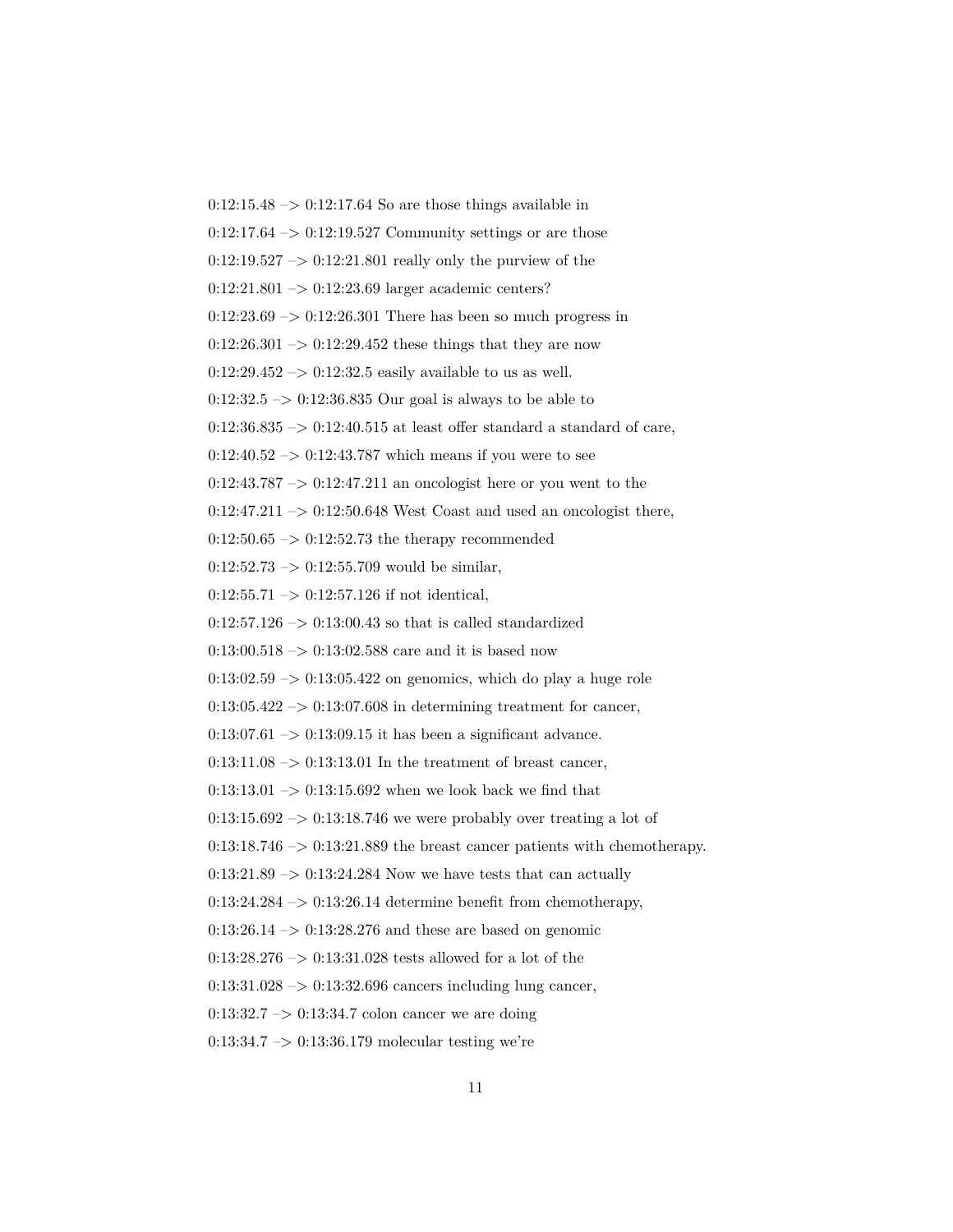$0:13:36.179 \rightarrow 0:13:38.644$  identifying targets on these cells,  $0:13:38.65 \rightarrow 0:13:41.614$  which we know drive the growth  $0:13:41.614 \rightarrow 0:13:43.096$  of cancer cells,  $0:13:43.1 \rightarrow 0:13:46.142$  and then we can actually pick  $0:13:46.142 \rightarrow 0:13:48.17$  medications that would specifically 0:13:48.248  $\rightarrow$  0:13:50.508 block these drivers and that  $0.13:51.39 \rightarrow 0.13:54.47$  is sort of the tailor made approach  $0:13:54.47 \rightarrow 0:13:56.44$  for treating cancer.  $0:13:56.44 \rightarrow 0:13:58.408$  So it sounds like  $0.13:58.41 \rightarrow 0.14:00.978$  you know patients can get that  $0.14:00.978 \rightarrow 0.14:04.084$  same kind of genomic testing in  $0:14:04.084 \rightarrow 0:14:06.046$  that personalized therapies  $0:14:06.05 \rightarrow 0:14:08.17$  even staying closer to home.  $0:14:08.17 \rightarrow 0:14:10.949$  We're going to take a short break  $0:14:10.949 \rightarrow 0:14:13.546$  for a medical minute and come  $0:14:13.546 \rightarrow 0:14:16.18$  back and talk more about cancer  $0:14:16.18 \rightarrow 0:14:18.736$  care in the community with my 0:14:18.74 –> 0:14:20.96 guest Doctor Katoch.  $0:14:20.96 \rightarrow 0:14:23.18$  Support for Yale Cancer Answers comes from  $0:14:23.252 \rightarrow 0:14:25.182$  AstraZeneca, working to eliminate  $0:14:25.182 \rightarrow 0:14:27.62$  cancer as a cause of death.  $0:14:27.62 \rightarrow 0:14:31.188$  Learn more at astrazeneca-us.com.  $0:14:31.19 \rightarrow 0:14:33.25$  This is a medical minute 0:14:33.25 -> 0:14:34.486 about colorectal cancer.  $0:14:34.49 \rightarrow 0:14:35.891$  When detected early,  $0:14:35.891 \rightarrow 0:14:38.226$  colorectal cancer is easily treated  $0:14:38.226 \rightarrow 0:14:41.109$  and highly curable and as a result 0:14:41.109  $\rightarrow$  0:14:43.439 it's recommended that men and women  $0.14:43.439 \rightarrow 0.14:46.113$  over the age of 45 have regular  $0:14:46.113 \rightarrow 0:14:48.388$  colonoscopies to screen for the disease.  $0:14:48.388 \rightarrow 0:14:50.273$  Tumor gene analysis has helped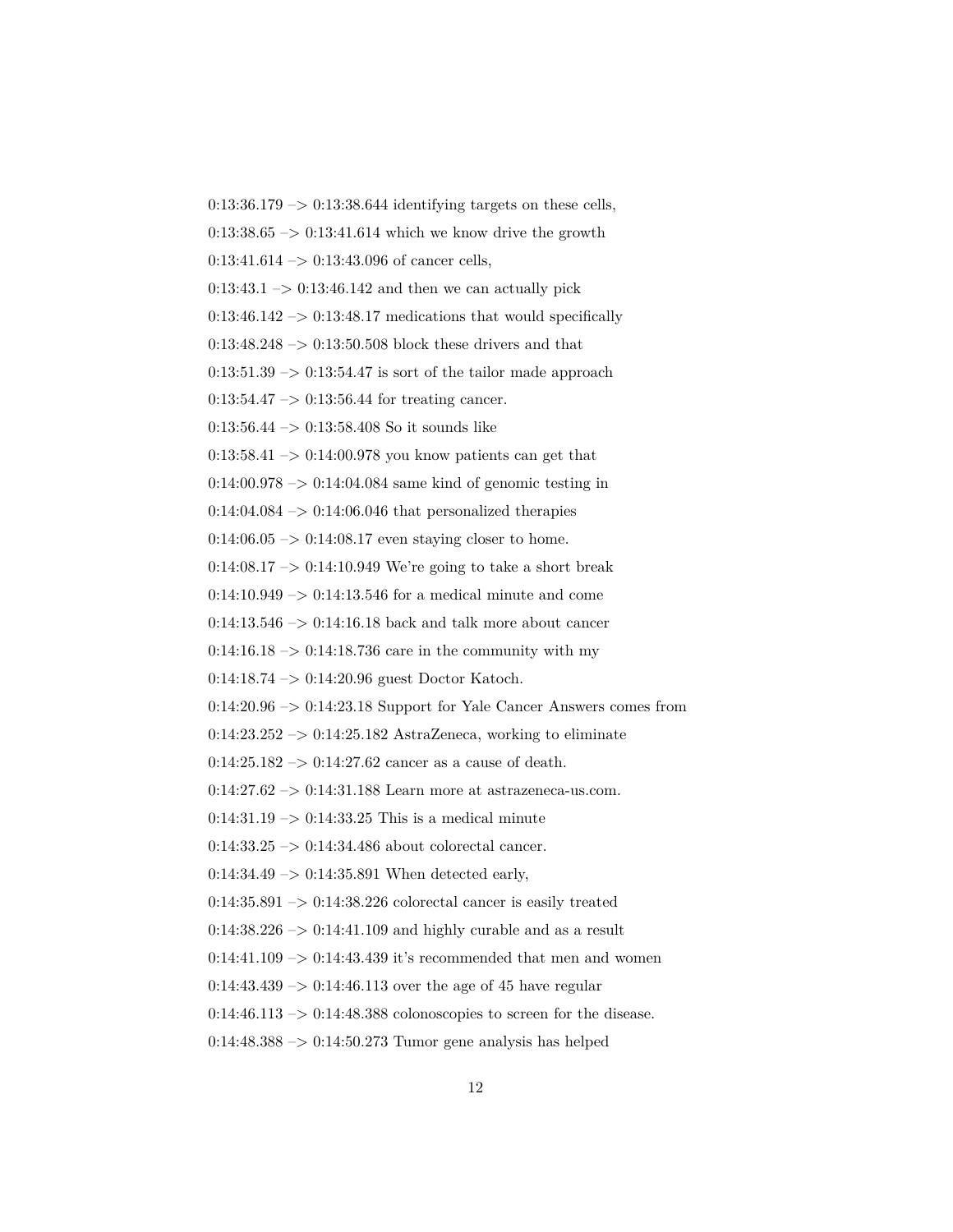$0:14:50.273 \rightarrow 0:14:52.012$  improve management of colorectal  $0:14:52.012 \rightarrow 0:14:54.172$  cancer by identifying the patients  $0:14:54.172 \rightarrow 0:14:56.355 \text{ most likely to benefit from}$  $0:14:56.355 \rightarrow 0:14:58.445$  chemotherapy and newer targeted agents,  $0.14:58.45 \rightarrow 0.15:00.35$  resulting in more patient  $0:15:00.35 \rightarrow 0:15:01.3$  specific treatments.  $0:15:01.3 \rightarrow 0:15:03.372$  More information is available 0:15:03.372 –> 0:15:04.408 at yalecancercenter.org.  $0:15:04.41 \rightarrow 0:15:07.53$  You're listening to Connecticut Public Radio.  $0:15:10.62 \rightarrow 0:15:12.612$  Welcome back to Yale Cancer Answers.  $0:15:12.612 \rightarrow 0:15:15$  We're discussing the care of  $0:15:15.073 \rightarrow 0:15:17.133$  cancer patients in the community  $0:15:17.133 \rightarrow 0:15:20.034$  and right before the break  $0:15:20.034 \rightarrow 0:15:22.722$  we were talking about some of the  $0:15:22.722 \rightarrow 0:15:25.276$  differences and the other thing that I  $0:15:25.276 \rightarrow 0:15:27.95$  was wondering about was clinical trials.  $0:15:27.95 \rightarrow 0:15:30.764$  So often on this show,  $0:15:30.77 \rightarrow 0:15:33.29$  we talk about the importance of  $0:15:33.29 \rightarrow 0:15:35.48 \text{ clinical trials and how that's}$  $0.15:35.48 \rightarrow 0.15:38.476$  one of the ways to get tomorrow's  $0:15:38.476 \rightarrow 0:15:40.709$  therapies today in that patients  $0:15:40.71 \rightarrow 0:15:43.398$  often will get the best care by  $0:15:43.398 \rightarrow 0:15:45.352$  participating in clinical trials for  $0:15:45.352 \rightarrow 0:15:47.9$  which they are eligible and for which  $0:15:47.9 \rightarrow 0:15:50.898$  their Doctor thinks they would benefit from.  $0:15:50.9 \rightarrow 0:15:53.168$  Talk to us about whether clinical  $0:15:53.168 \rightarrow 0:15:55.61$  trials are available in the community setting. 0:15:55.61  $\rightarrow$  0:15:59.129 You bring up a great point,  $0:15:59.13 \rightarrow 0:16:02.271$  and it is true that we wouldn't  $0:16:02.271 \rightarrow 0:16:05.606$  be where we are today in cancer if  $0.16:05.606 \rightarrow 0.16:08.03$  we didn't encourage our patients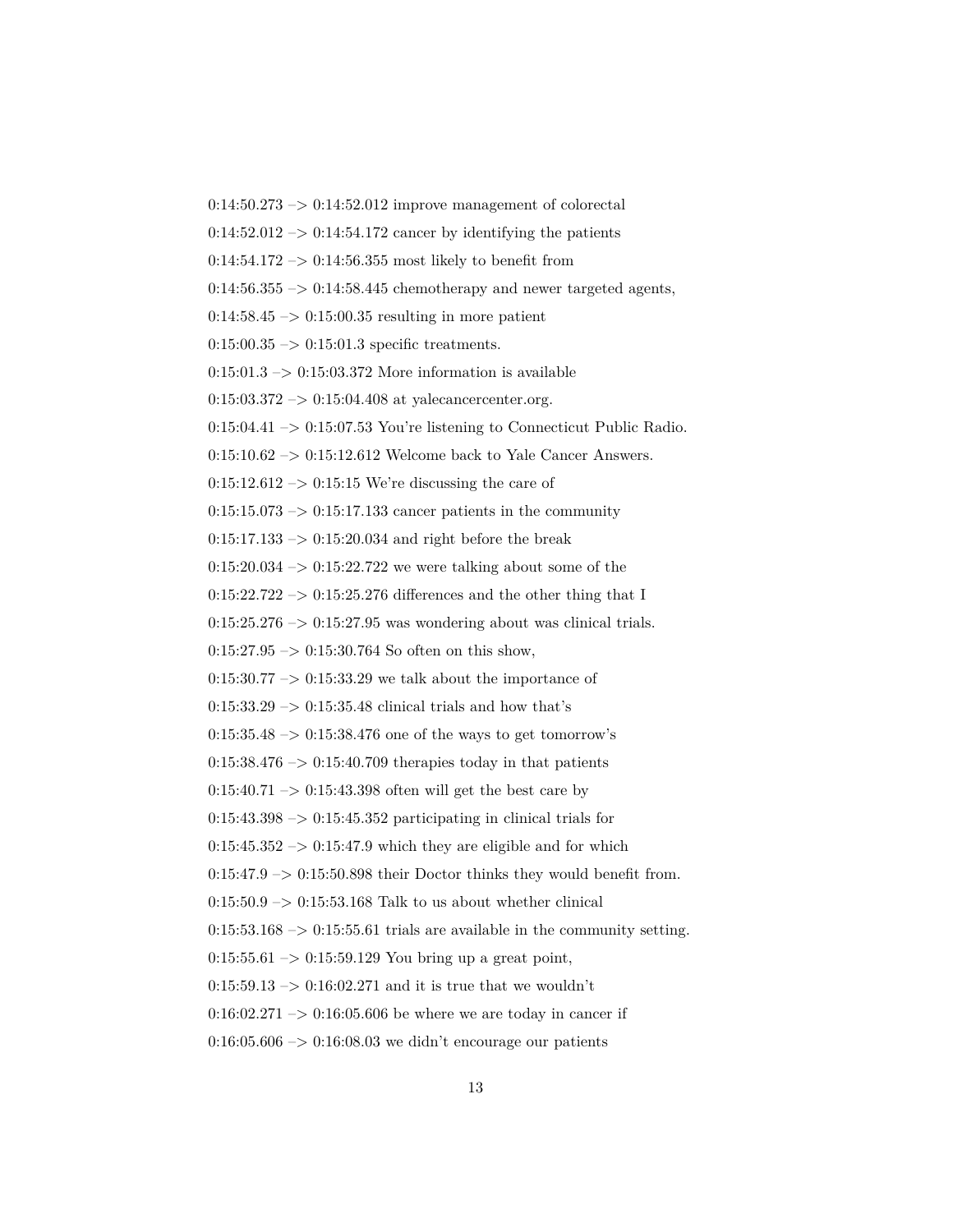0:16:10.76 –> 0:16:13.318 As everyone knows, 2020 has  $0:16:13.318 \rightarrow 0:16:15.138$  been a particularly challenging year,  $0:16:15.14 \rightarrow 0:16:18.344$  and also for clinical trials it has been a very  $0:16:18.344 \rightarrow 0:16:20.617$  challenging year simply because  $0:16:20.62 \rightarrow 0:16:21.715$  clinical trials require  $0:16:21.715 \rightarrow 0:16:22.81$  very diligent follow-up,  $0:16:22.81 \rightarrow 0:16:24.29$  mostly for patient safety,  $0:16:24.29 \rightarrow 0:16:27.19$  and that we all know because of covid  $0:16:27.19 \rightarrow 0:16:29.78$  we've had to resort to  $0.16:29.78 \rightarrow 0.16:31.584$  virtual appointments and seeing 0:16:31.584 –> 0:16:34.08 patients may be a little bit  $0:16:34.145 \rightarrow 0:16:36.677$  less frequently than we normally would,  $0:16:36.68 \rightarrow 0:16:39.214$  so a lot of the clinical trials  $0:16:39.214 \rightarrow 0:16:40.75$  had to be put  $0:16:40.75 \rightarrow 0:16:44.03$  on hold, but usually we have a very  $0:16:44.03 \rightarrow 0:16:46.418$  robust collection of clinical trials  $0:16:46.418 \rightarrow 0:16:48.888$  for patients with breast cancer,  $0:16:48.89 \rightarrow 0:16:50.694$  colon, cancer, lung cancer,  $0:16:50.694 \rightarrow 0:16:51.596$  chronic leukemias,  $0:16:51.6 \rightarrow 0:16:52.502$  and myelomas.  $0:16:52.502 \rightarrow 0:16:54.757$  That brings up  $0.16{:}54.76\ensuremath{\rightarrow}\xspace 0.16{:}57.329$  a great point. The fact that you're  $0:16:57.329 \rightarrow 0:17:00.405$  part of a network and can avail  $0.17:00.405 \rightarrow 0.17:02.77$  yourself of clinical trials that  $0:17:02.77 \rightarrow 0:17:05.61$  are available at larger centers.  $0:17:05.61 \rightarrow 0:17:08.316$  Maybe not all of the trials,  $0:17:08.32 \rightarrow 0:17:11.338$  but certainly a collaboration whereby  $0:17:11.34 \rightarrow 0:17:13$  patients can avail themselves  $0:17:13 \rightarrow 0:17:14.245$  of clinical trials,

 $0:16:08.03 \rightarrow 0:16:10.76$  to participate in clinical trials.

 $0:17:14.25 \rightarrow 0:17:17.155$  oftentimes closer to home, and if not,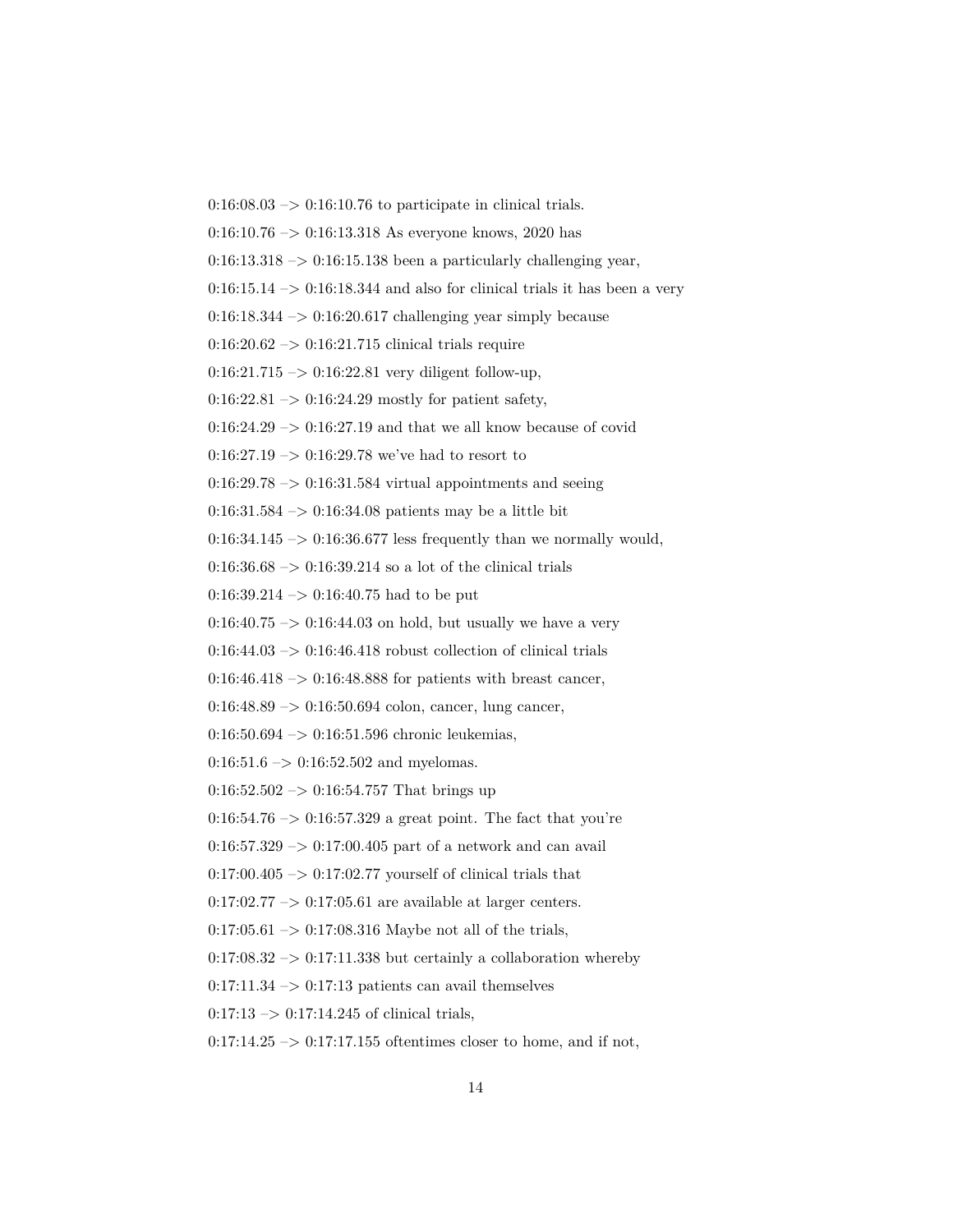$0:17:17.16 \rightarrow 0:17:20.445$  you can always send them to to a larger

 $0.17:20.445 \rightarrow 0.17:22.578$  center where they can participate

 $0:17:22.578 \rightarrow 0:17:25.9$  and that brings up my next question,

 $0:17:25.9 \rightarrow 0:17:28.948$  which is in those cases where

 $0:17:28.948 \rightarrow 0:17:32.225$  there is a particular nuances of the care

 $0:17:32.225 \rightarrow 0:17:35.877$  or where a second opinion might be needed,

 $0.17:35.88 \rightarrow 0.17:38.28$  is it possible for patients to

 $0:17:38.28 \rightarrow 0:17:40.412$  seek a second opinion somewhere

 $0:17:40.412 \rightarrow 0:17:42.657$  and still get treated

 $0:17:42.66 \rightarrow 0:17:43.8$  closer to home?

 $0:17:43.8 \rightarrow 0:17:46.46$  So for example getting the

 $0:17:46.54 \rightarrow 0:17:49.669$  advice of an oncologist closer to home

 $0:17:49.669 \rightarrow 0:17:52.21$  about what particular regimen to use,

 $0:17:52.21 \rightarrow 0:17:55.53$  or how a radiation plan might be structured,

 $0:17:55.53 \rightarrow 0:17:58.85$  but then still get their care closer to home?

 $0:17:58.85 \rightarrow 0:18:00.99$  Absolutely yes,

 $0.18:00.99 \rightarrow 0.18:03.13$  and this happens more

 $0:18:03.13 \rightarrow 0:18:05.579$  frequently than one would think.

 $0:18:05.58 \rightarrow 0:18:08.076$  And you know, sometimes I'll say to my

 $0:18:08.076 \rightarrow 0:18:10.5$  patients when I'm torn between two options.

 $0:18:10.5 \rightarrow 0:18:13.443$  And I'll say I would like you to see,

 $0:18:15.09 \rightarrow 0:18:17.058$  so and so maybe at the Dana Farber Institute,

0:18:17.06 –> 0:18:19.356 maybe closer to home at Smilow.

 $0:18:19.36 \rightarrow 0:18:21.53$  And then I always give them the

 $0:18:21.53 \rightarrow 0:18:24.18$  option that if this is

 $0:18:26.228 \rightarrow 0:18:28.538$  recommended and if it's not on a clinical

 $0:18:28.538 \rightarrow 0:18:31.489$  trial and we are able to do it here,

0:18:31.49 –> 0:18:33.814 you are welcome to come here and

 $0:18:33.814 \rightarrow 0:18:36.188$  we would love to treat you here

 $0:18:36.19 \rightarrow 0:18:37.95$  if that is your preference,

 $0:18:37.95 \rightarrow 0:18:38.781$  so this is,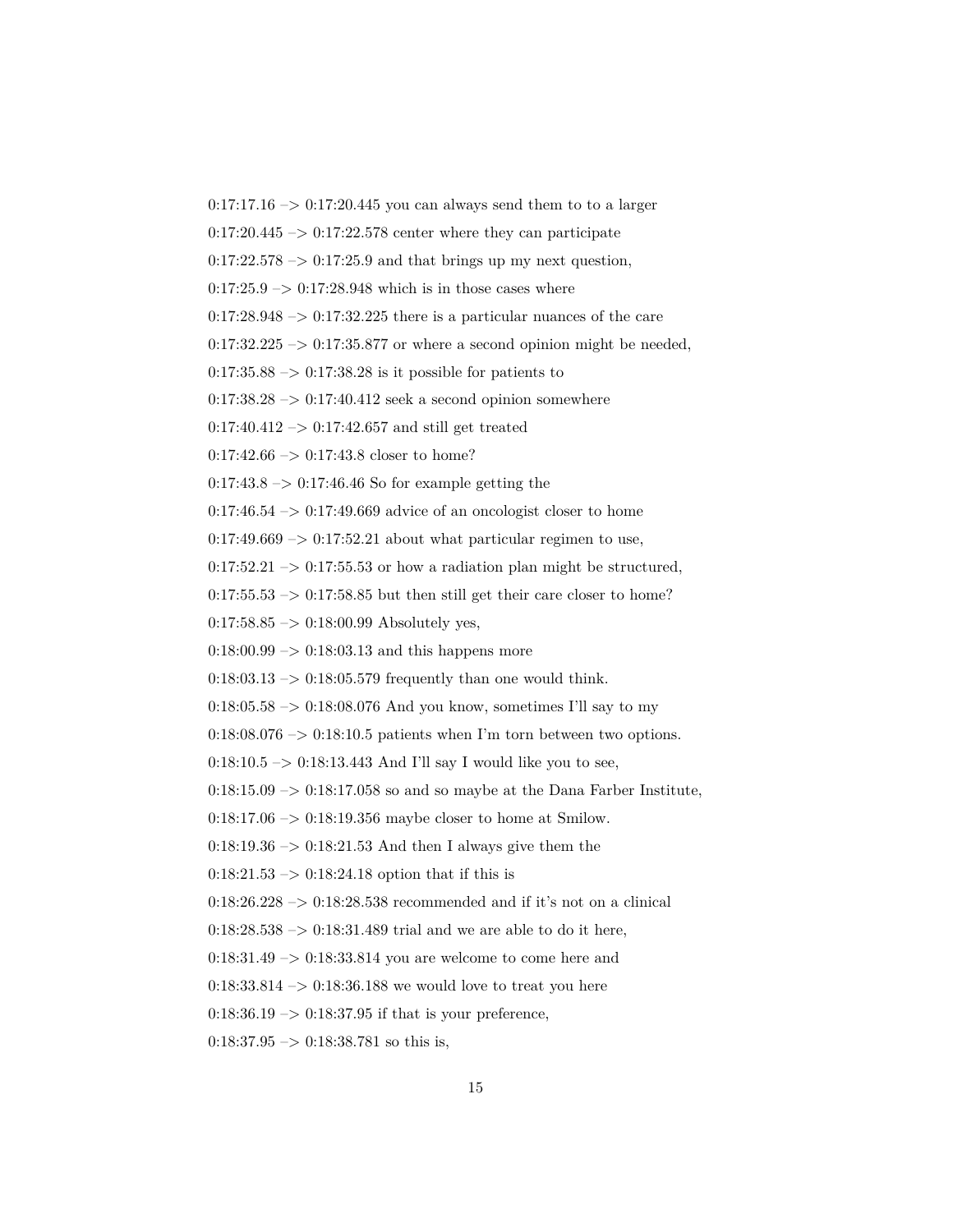$0:18:38.781 \rightarrow 0:18:40.72$  you know a very sort of open  $0:18:40.795 \rightarrow 0:18:42.529$  discussion with patients,  $0:18:42.53 \rightarrow 0:18:44.315$  and sometimes patients will finish  $0:18:44.315 \rightarrow 0:18:46.502$  their clinical trial and then will  $0:18:46.502 \rightarrow 0:18:48.882$  continue to follow with you as their  $0:18:48.882 \rightarrow 0:18:50.623$  primary oncologist.  $0:18:50.623 \rightarrow 0:18:52.378$  Ultimately it's about the patient.  $0:18:52.38 \rightarrow 0:18:54.486$  What is best for the patient,  $0:18:54.49 \rightarrow 0:18:57.658$  and I make sure that our patients  $0.18:58.402 \rightarrow 0.19:00.257$  know that and they're not feeling pressured  $0:19:00.257 \rightarrow 0:19:02.052$  and not feeling that their  $0:19:02.052 \rightarrow 0:19:03.288$  offending us in any way. 0:19:03.29 –> 0:19:05.288 It's important  $0:19:05.288 \rightarrow 0:19:07.091$  for patients and everybody listening  $0:19:07.091 \rightarrow 0:19:08.719$  to really understand that.  $0.19:08.72 \rightarrow 0.19:11.012$  You know this is a collaboration  $0:19:11.012 \rightarrow 0:19:12.971$  and it's a collaboration amongst  $0:19:12.971 \rightarrow 0:19:15.101$  physicians who are all trying to  $0:19:15.101 \rightarrow 0:19:17.718$  treat you in the best possible way.  $0:19:17.72 \rightarrow 0:19:20.38$  And so you're not going to offend  $0:19:20.38 \rightarrow 0:19:23.35$  anybody and for for the most part  $0:19:23.35 \rightarrow 0:19:25.526$  many of us actually do seek the opinions  $0:19:25.526 \rightarrow 0:19:28.063$  of our colleagues at multidisciplinary  $0:19:28.063 \rightarrow 0:19:30.468$  tumor conferences like you mentioned,  $0:19:30.47 \rightarrow 0:19:32.888$  as well as outside the institution  $0:19:32.888 \rightarrow 0:19:35.583$  and frequently you can get the  $0:19:35.583 \rightarrow 0:19:37.599$  same care then closer to home. 0:19:37.6  $\rightarrow$  0:19:39.928 If somebody has a better idea  $0:19:39.928 \rightarrow 0:19:42.43$  of how to treat something.  $0:19:42.43 \rightarrow 0:19:44.565$  Whereby those services  $0:19:44.565 \rightarrow 0:19:46.7$  are available in the community.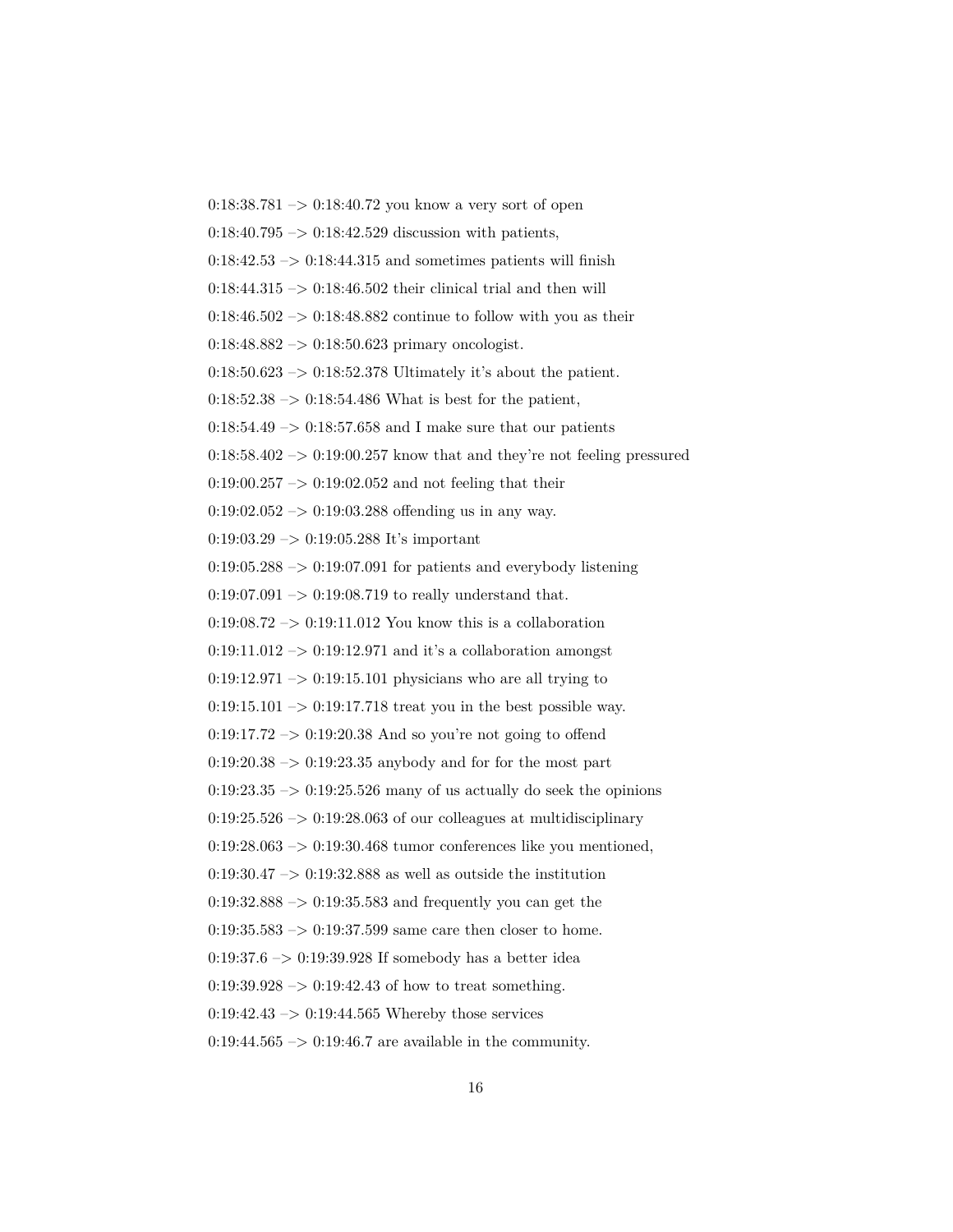0:19:46.7 –> 0:19:48.84 You can still do so. 0:19:48.84 –> 0:19:51.374 Talk to me a little bit  $0:19:51.374 \rightarrow 0:19:53.96$  about kind of community support.  $0:19:53.96 \rightarrow 0:19:57.124$  You mentioned one of the  $0:19:57.124 \rightarrow 0:19:58.964$  disadvantages sometimes of going  $0.19:58.964 \rightarrow 0.20:01.813$  into a larger center is that you  $0:20:01.813 \rightarrow 0:20:04.207$  know frequently if care is required,  $0:20:04.21 \rightarrow 0:20:06.766$  say for example with radiation therapy, 0:20:06.77 –> 0:20:09.57 five days a week for many weeks  $0:20:09.57 \rightarrow 0:20:13.276$  that a 2 hour drive might not be  $0:20:14.062 \rightarrow 0:20:16.408$  the most feasible thing one would  $0:20:16.408 \rightarrow 0:20:19.11$  also imagine that just being  $0:20:19.11 \rightarrow 0:20:21.24$  in the community where you're at,  $0:20:21.24 \rightarrow 0:20:23.4$  being around loved ones and so  $0:20:23.4 \rightarrow 0:20:26.107$  on can sometimes be a little bit  $0:20:26.107 \rightarrow 0:20:27.295$  more comfortable for  $0:20:27.3 \rightarrow 0:20:30.34$  patients. Do you find that that's the case?  $0:20:30.34 \rightarrow 0:20:32.524$  So I would say that in cancer care  $0:20:32.524 \rightarrow 0:20:34.88$  that is of utmost importance.  $0:20:34.88 \rightarrow 0:20:37.533$  This is 1 diagnosis where  $0:20:37.533 \rightarrow 0:20:39.998$  just having the support of the  $0:20:39.998 \rightarrow 0:20:42.5$  people you love is so meaningful  $0:20:42.5 \rightarrow 0:20:44.889$  because it's not just a physical  $0:20:44.89 \rightarrow 0:20:46.954 \text{ diagnosis. It's an emotional,}$  $0:20:46.954 \rightarrow 0:20:49.534$  psychological diagnosis that  $0:20:49.534 \rightarrow 0:20:51.957$  affects all the people around you.  $0:20:51.96 \rightarrow 0:20:54.936$  So it's really important to have that social  $0:20:54.936 \rightarrow 0:20:57.82$  support not only from your family,  $0:20:57.82 \rightarrow 0:21:00.022$  but also from where you are being  $0:21:00.022 \rightarrow 0:21:02.57$  treated so where we are  $0:21:02.57 \rightarrow 0:21:04.663$  for example, at the Yale Cancer Center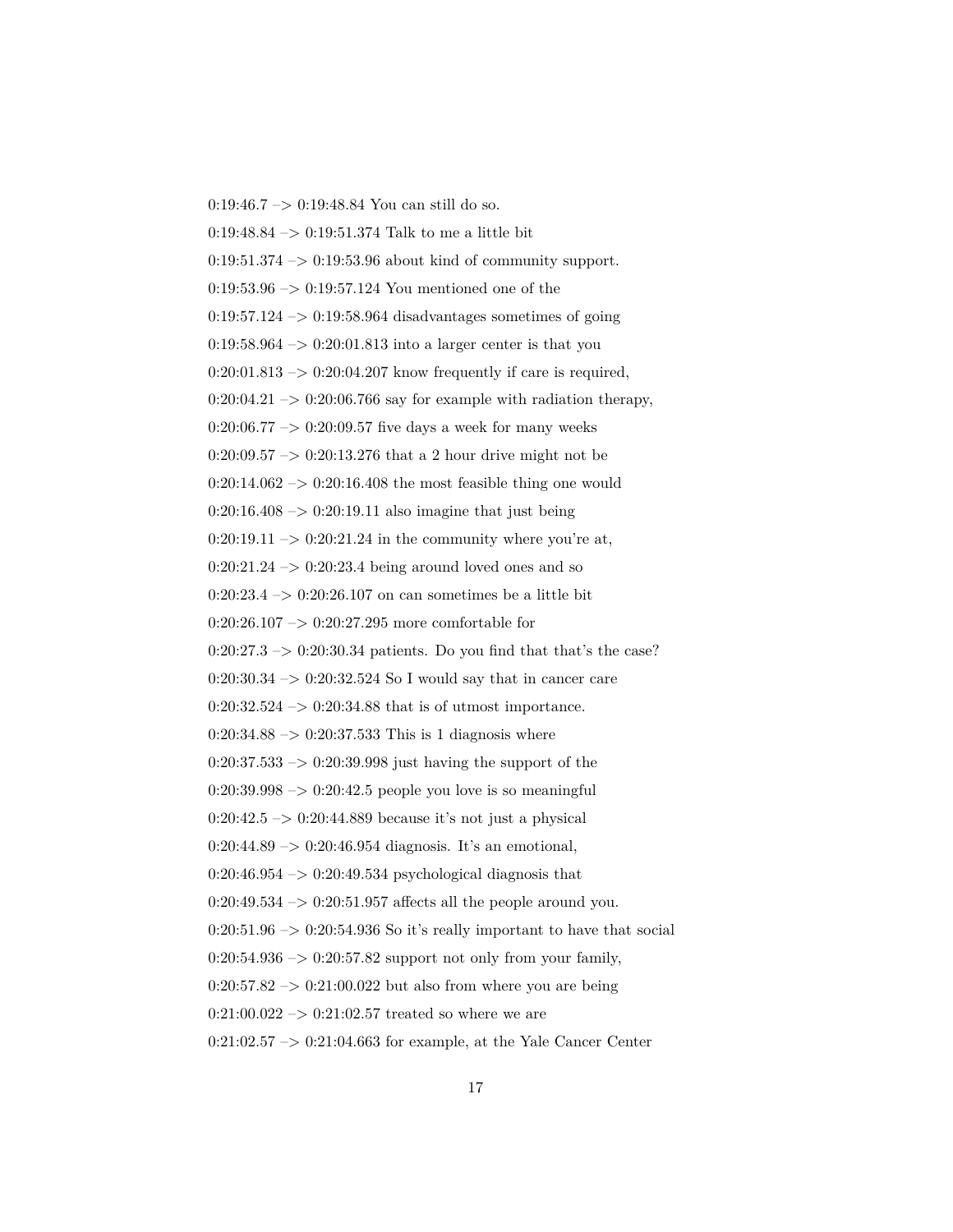$0:21:04.663 \rightarrow 0:21:07.328$  we have a radiation oncology division,  $0:21:07.33 \rightarrow 0:21:09.526$  which is in the same building.  $0:21:09.53 \rightarrow 0:21:11.355$  So people who need radiation  $0:21:11.355 \rightarrow 0:21:12.815$  can come right there.  $0:21:12.82 \rightarrow 0:21:15.636$  If we are doing something which is a  $0:21:15.636 \rightarrow 0:21:17.209$  combination chemotherapy and radiation,  $0:21:17.21 \rightarrow 0:21:18.418$  we will  $0:21:18.418 \rightarrow 0:21:20.23$  try to make sure  $0:21:20.31 \rightarrow 0:21:22.038$  that their appointments  $0:21:22.04 \rightarrow 0:21:23.894$  can be coordinated that life really  $0:21:23.894 \rightarrow 0:21:26.447$  can be as simple as possible for them.  $0:21:26.45 \rightarrow 0:21:28.03$  Sometimes people don't have transport,  $0:21:28.03 \rightarrow 0:21:30.76$  so we have a social worker on site who will  $0:21:30.832 \rightarrow 0:21:33.38$  arrange for transport for people and  $0:21:34.006 \rightarrow 0:21:36.197$  we will tell our patients, our elderly  $0:21:36.197 \rightarrow 0:21:38.42$  patients who often rely on their childrenm  $0:21:39.365 \rightarrow 0:21:40.625$  but their children work,  $0:21:40.63 \rightarrow 0:21:42.61$  so it's not always possible for  $0:21:42.61 \rightarrow 0:21:44.869$  somebody to give you a ride each  $0:21:44.869 \rightarrow 0:21:46.603$  and every day back and forth.  $0:21:46.61 \rightarrow 0:21:48.946$  So we have that kind of support and  $0:21:48.946 \rightarrow 0:21:51.647$  we want our patients to know about it.  $0:21:51.65 \rightarrow 0:21:54.248$  We want them to use it.  $0:21:54.25 \rightarrow 0:21:56.31$  We also have support groups.  $0:21:56.31 \rightarrow 0:21:59.11$  We have a very robust and active  $0:21:59.11 \rightarrow 0:22:00.83$  breast Cancer Support group.  $0:22:00.83 \rightarrow 0:22:02.755$  Other support groups which are  $0:22:02.755 \rightarrow 0:22:05.35$  not as robust but are present.  $0:22:05.35 \rightarrow 0:22:08.03$  They meet once a month I think now  $0:22:08.03 \rightarrow 0:22:11.453$  with some of them have been  $0:22:11.453 \rightarrow 0:22:13.754$  meeting remotely but that women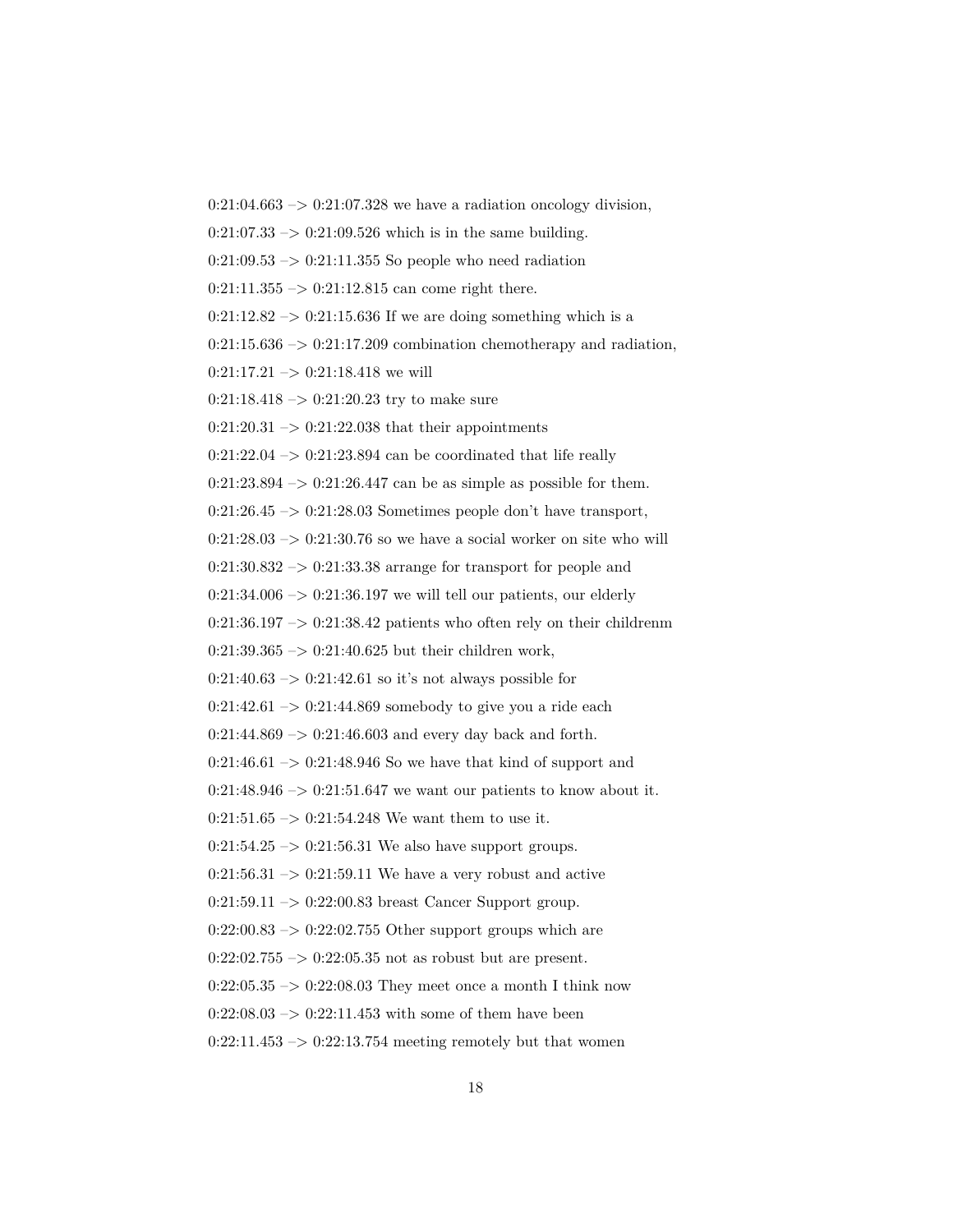$0:22:13.754 \rightarrow 0:22:16.37$  also find a very strong sense  $0:22:16.37 \rightarrow 0:22:18.5$  of community and support with  $0:22:18.5 \rightarrow 0:22:20.55$  those centers and I would  $0:22:20.55 \rightarrow 0:22:22.695$  think that the other  $0:22:22.695 \rightarrow 0:22:24.84$  place where  $0:22:24.84 \rightarrow 0:22:28.333$  optimizing and kind of using  $0:22:28.333\rightarrow 0:22:31.529$  that social support is at end of life.  $0:22:31.53 \rightarrow 0:22:34.206$  In terms of palliative care.  $0:22:34.21 \rightarrow 0:22:37.192$  So our palliative care resource is  $0:22:37.192 \rightarrow 0:22:40.002$  available in the Community both on  $0:22:40.002 \rightarrow 0:22:42.571$  inpatient as well as there is  $0:22:42.571 \rightarrow 0:22:45.757$  such a thing as home palliative care  $0:22:45.757 \rightarrow 0:22:48.492$  where people can really  $0:22:48.492 \rightarrow 0:22:51.649$  take community all the way back to  $0:22:51.649 \rightarrow 0:22:55.045$  your own home and have the services  $0:22:55.05 \rightarrow 0:22:56.51$  that keep you comfortable at  $0:22:56.51 \rightarrow 0:22:58.35$  the end of life at home.  $0:22:59.79 \rightarrow 0:23:02.52$  You bring up an excellent,  $0:23:02.52 \rightarrow 0:23:05.34$  excellent question, so valuative care is  $0:23:05.34 \rightarrow 0:23:08.439$  a very important part of cancer care,  $0:23:08.44 \rightarrow 0:23:11.618$  and you know it includes pain control.  $0:23:11.62 \rightarrow 0:23:13.895$  It includes things that can  $0:23:13.895 \rightarrow 0:23:16.17$  occur like loss of appetite,  $0:23:16.17 \rightarrow 0:23:18.45$  loss of interest in life,  $0:23:18.45 \rightarrow 0:23:21.278$  so we actually offer a consultative  $0:23:21.278 \rightarrow 0:23:24.359$  service that is available through Yale.  $0:23:24.36 \rightarrow 0:23:27.336$  We can do it either virtually  $0:23:27.336 \rightarrow 0:23:29.8$  or we can do it  $0:23:29.8 \rightarrow 0:23:33.349$  in the office, we actually have consultative  $0:23:33.349 \rightarrow 0:23:35.579$  care services available on site,  $0:23:35.58 \rightarrow 0:23:39.436$  so that is outpatient and inpatient.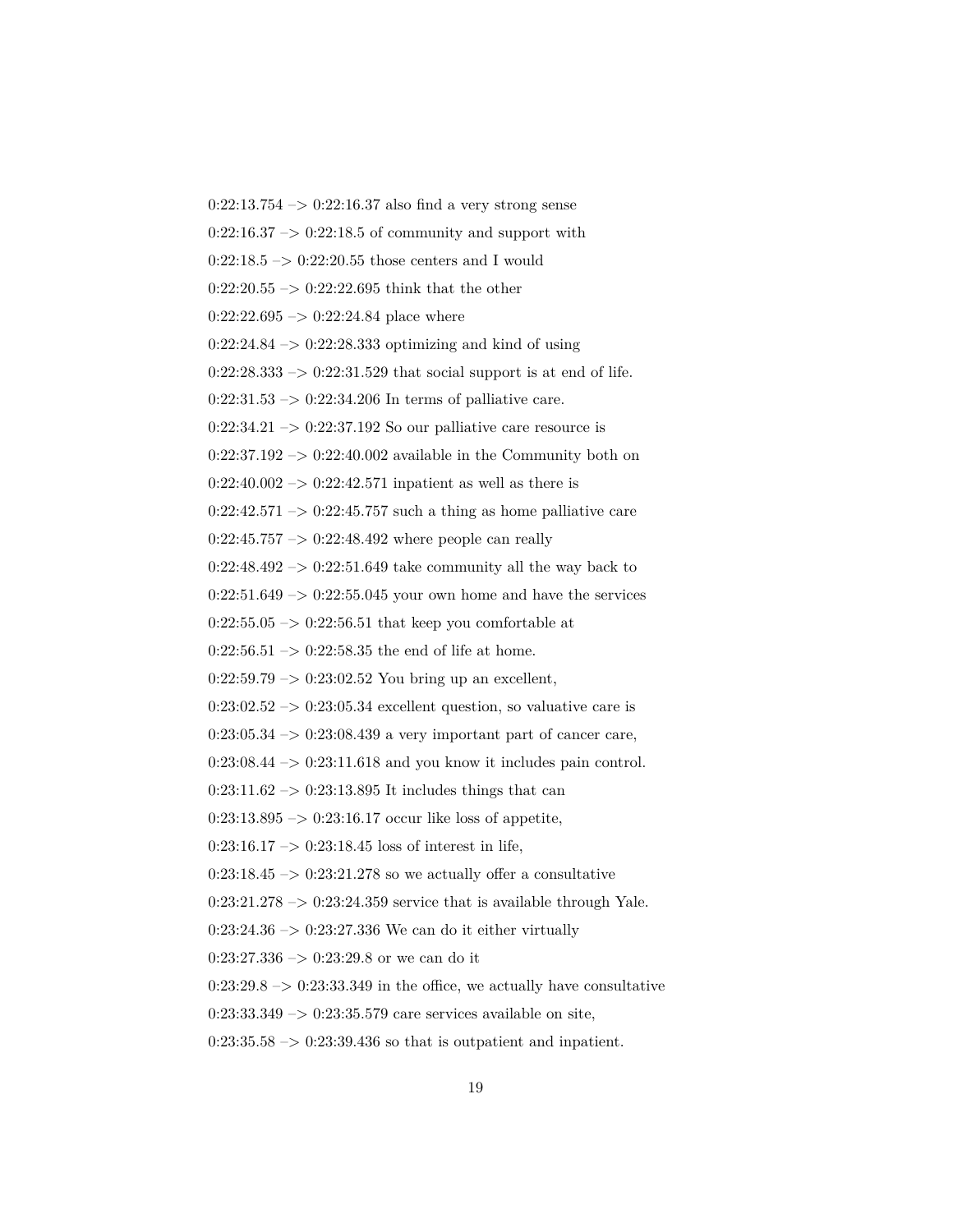$0:23:39.44 \rightarrow 0:23:41.364$  Palliative care services are available  $0:23:41.364 \rightarrow 0:23:42.807$  through both hospitals.  $0:23:42.81 \rightarrow 0:23:46.308$  So both Waterbury Hospital and Saint  $0:23:46.308 \rightarrow 0:23:48.64$  Mary's Hospital offer palliative  $0:23:48.724 \rightarrow 0:23:51.846$  care services is an inpatient unit 4.  $0:23:53.008 \rightarrow 0:23:56.47$  A lot of patients want to be home.  $0:23:56.47 \rightarrow 0:23:58.4$  They want to  $0:23:58.4 \rightarrow 0:24:00.682$  be surrounded with the loved ones they  $0:24:00.682 \rightarrow 0:24:03.398$  want to be in familiar surroundings.  $0:24:03.4 \rightarrow 0:24:05.71$  So we have several Hospice agencies,  $0:24:07.255 \rightarrow 0:24:09.83$  who can make that possible  $0:24:09.83 \rightarrow 0:24:13.166$  and who do really do a very  $0:24:13.17 \rightarrow 0:24:16.306$  fabulous job of taking  $0:24:16.306 \rightarrow 0:24:19.358$  care of patients at the end of  $0:24:19.358 \rightarrow 0:24:21.77$  life, they trained to do that.  $0:24:21.77 \rightarrow 0:24:23.03$  They are compassionate,  $0:24:23.03 \rightarrow 0:24:25.13$  their empathetic and most patients 0:24:25.13  $\mathord{\rightarrow}$  0:24:27.79 are very pleased with their services.  $0:24:29.94 \rightarrow 0:24:31.66$  It's really important for cancer  $0:24:31.66 \rightarrow 0:24:33.81$  patients to get treated where  $0:24:33.81 \rightarrow 0:24:36.424$  they feel the most comfortable and  $0:24:36.424 \rightarrow 0:24:38.539$  being surrounded by loved ones,  $0:24:38.54 \rightarrow 0:24:41.12$  particularly at the end of life,  $0:24:41.12 \rightarrow 0:24:44.06$  is something that they may consider. 0:24:47.525  $\rightarrow$  0:24:50.158 You've mentioned a few times  $0:24:50.16 \rightarrow 0:24:52.505$  this whole crisis that  $0:24:52.505 \rightarrow 0:24:54.85$  we've been through with Covid,  $0:24:54.85 \rightarrow 0:24:58.084$  which in and of itself has restricted  $0:24:58.084 \rightarrow 0:25:00.958$  mobility in terms of going across  $0:25:00.958 \rightarrow 0:25:03.76$  state lines for certain states,  $0:25:03.76 \rightarrow 0:25:05.24$  travel and so on.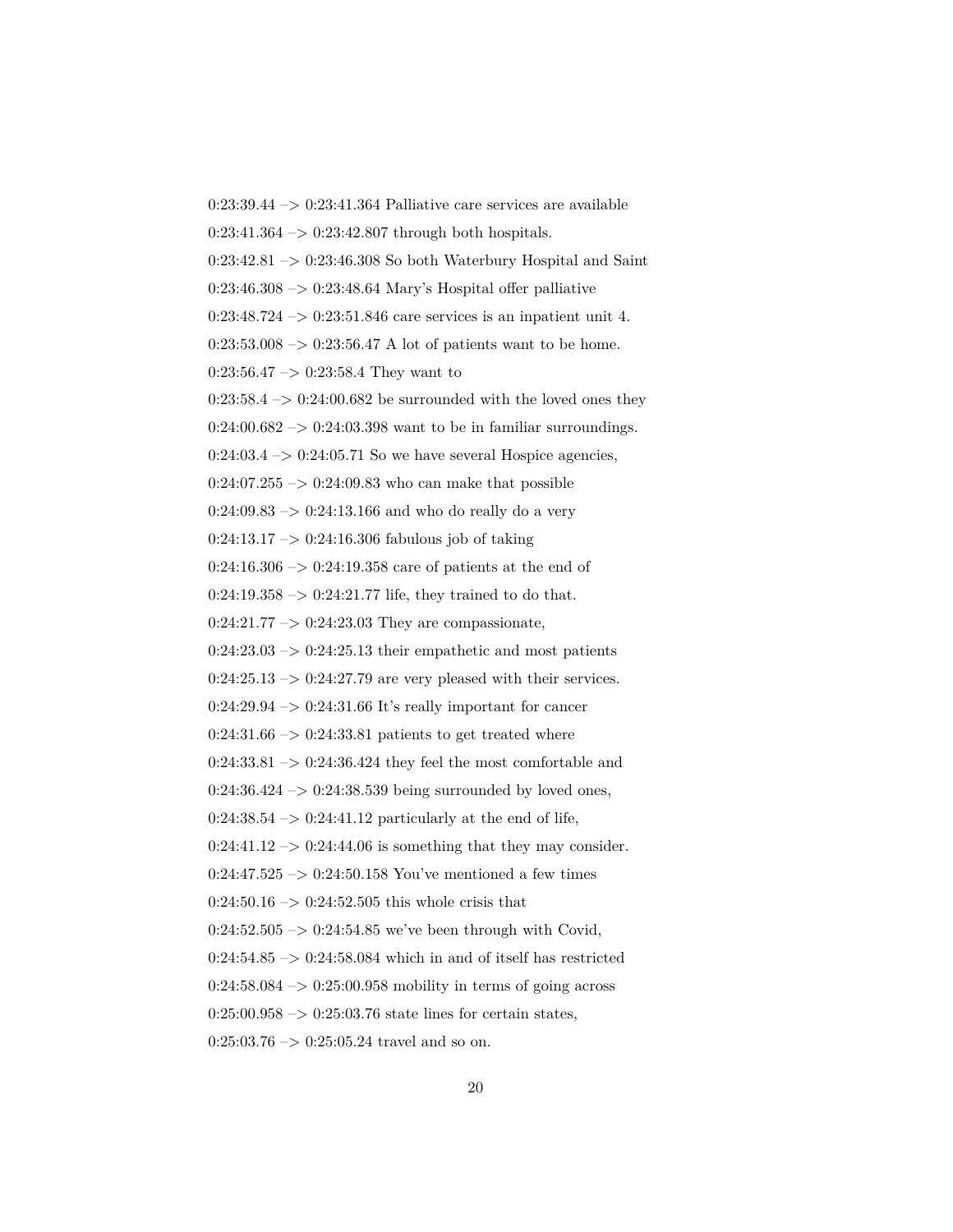$0:25:05.24 \rightarrow 0:25:08.061$  Talk to us a little bit about  $0:25:08.061 \rightarrow 0:25:10.591$  how the covid epidemic affected  $0:25:10.591 \rightarrow 0:25:13.61$  cancer care in the community.  $0:25:14.99 \rightarrow 0:25:18.518$  Well, you know a lot of the screening  $0:25:18.518 \rightarrow 0:25:21.16$  procedures that people would go for,  $0:25:21.16 \rightarrow 0:25:23.86$  I think those have been the  $0:25:23.86 \rightarrow 0:25:27.029$  first ones to have gone  $0:25:27.029 \rightarrow 0:25:29.976$  away or have been put on hold.  $0:25:29.98 \rightarrow 0:25:31.306$  So screening mammograms,  $0:25:31.306 \rightarrow 0:25:32.19$  screening colonoscopies,  $0:25:32.19 \rightarrow 0:25:34.39$  those have been a challenge,  $0:25:34.39 \rightarrow 0:25:37.498$  so people have either put them off  $0:25:37.498 \rightarrow 0:25:41.009$  or have just been afraid to go out.  $0:25:41.01 \rightarrow 0:25:42.369$  And you know,  $0:25:42.369 \rightarrow 0:25:45.087$  we've resorted to some virtual visits.  $0:25:45.09 \rightarrow 0:25:46.944$  Which I would say patients are  $0:25:46.944 \rightarrow 0:25:48.71$  thankful that they're seeing a doctor,  $0:25:48.71 \rightarrow 0:25:50.69$  even if they're not coming into  $0:25:50.69 \rightarrow 0:25:52.598$  the office and patients who have  $0:25:52.598 \rightarrow 0:25:54.446$  been able to come to the office  $0:25:54.446 \rightarrow 0:25:56.57$  are just so delighted to be there,  $0:25:56.57 \rightarrow 0:25:58.523$  and they have often said to me  $0:25:58.523 \rightarrow 0:26:00.7$  that this is my first  $0:26:00.7 \rightarrow 0:26:02.608$  outing in the last three months.  $0:26:02.61 \rightarrow 0:26:05.93$  I cannot tell you how happy I am to be here,  $0:26:05.93 \rightarrow 0:26:10.56$  so it's sort of kind of funny to hear that.  $0:26:13.328 \rightarrow 0:26:16.267$  But a lot of people have delayed their  $0:26:16.267 \rightarrow 0:26:20.001$  care and we are beginning to see  $0:26:20.001 \rightarrow 0:26:22.545$  a little bit of an uptick  $0:26:22.55 \rightarrow 0:26:25.214$  now in patients presenting with slightly  $0:26:25.214 \rightarrow 0:26:27.88$  advanced cancers at this time because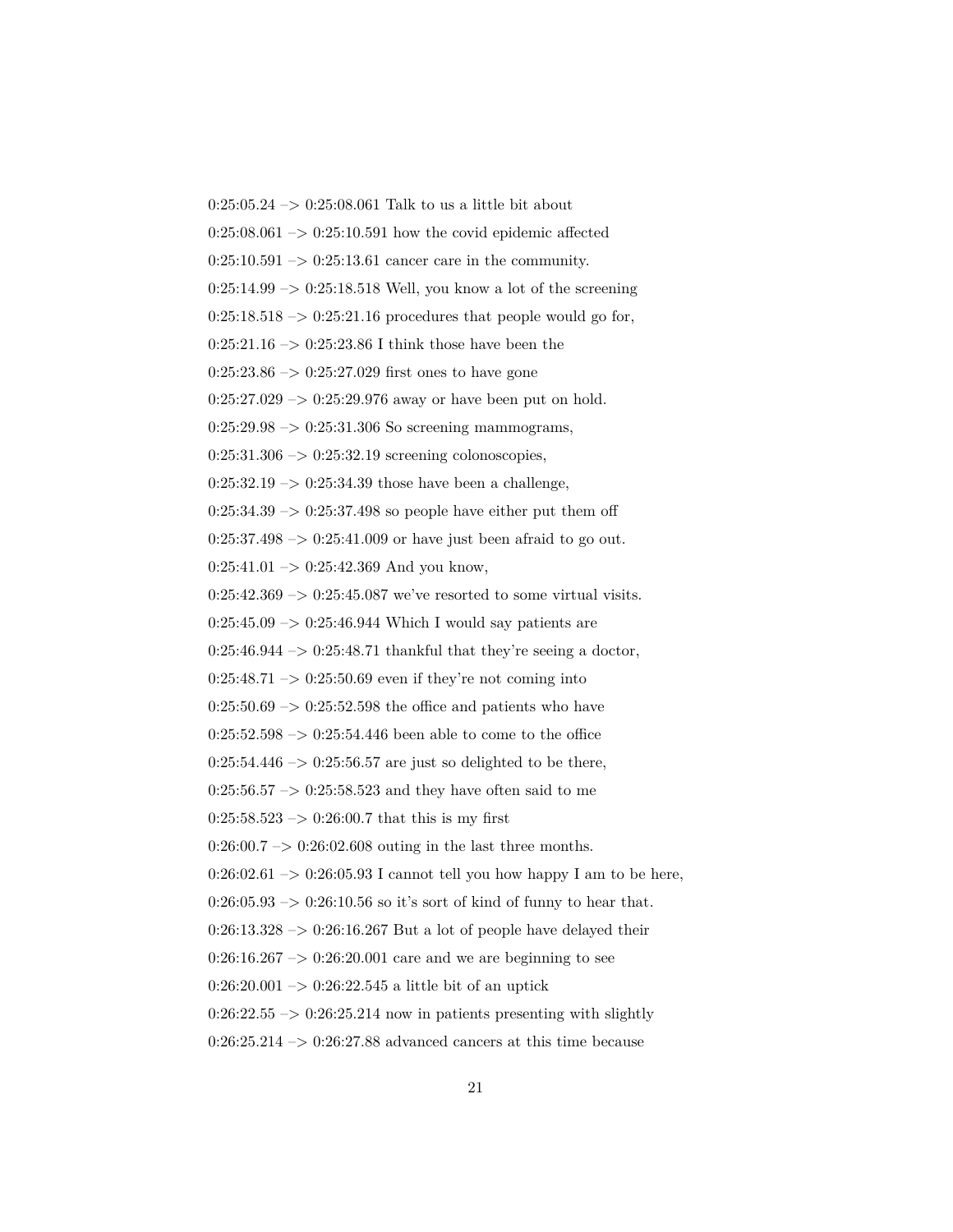$0:26:27.88 \rightarrow 0:26:30.54$  of the lack of screening, you  $0:26:30.54 \rightarrow 0:26:33.648$  think lack of screening and self delayed  $0:26:33.648 \rightarrow 0:26:35.869$  patient care, obviously,  $0:26:35.869 \rightarrow 0:26:38.084$  for reasons that are understandable.  $0:26:39.24 \rightarrow 0:26:41.598$  And so are you recommending that  $0:26:41.598 \rightarrow 0:26:44.29$  people get back into screening now?  $0:26:44.29 \rightarrow 0:26:47.018$  Do you think that we have gotten over  $0:26:47.018 \rightarrow 0:26:49.937$  the height of the pandemic such  $0:26:49.937 \rightarrow 0:26:53.169$  that people should really get back into  $0:26:53.169 \rightarrow 0:26:55.659$  doing those screening mammograms and  $0:26:55.66 \rightarrow 0:26:56.114$  colonoscopies? 0:26:56.114 -> 0:26:58.384 I think in the Community 0:26:58.384 –> 0:27:00.709 people are already back to it.  $0:27:00.71 \rightarrow 0:27:03.236$  You know our centers, they are  $0:27:03.24 \rightarrow 0:27:05.345$  asking everybody  $0:27:05.345 \rightarrow 0:27:07.029$  to wear masks, temperature checks.  $0:27:07.03 \rightarrow 0:27:09.646$  Most people now have been immunized.  $0:27:09.65 \rightarrow 0:27:11.81$  I would say at least  $90\%$  $0:27:11.81 \rightarrow 0:27:13.518$  of my patient population,  $0:27:13.518 \rightarrow 0:27:16.502$  who I ask has either received the  $0:27:16.502 \rightarrow 0:27:18.548$  vaccine or is going to receive  $0:27:18.548 \rightarrow 0:27:21.427$  it in the next few days so I do  $0:27:21.427 \rightarrow 0:27:24.05$  get a sense that at least as far  $0:27:24.05 \rightarrow 0:27:25.85$  as medical care is concerned,  $0:27:25.85 \rightarrow 0:27:28.73$  that the Community is getting back to normal.  $0:27:29.67 \rightarrow 0:27:32.631$  And do you think that some of the things  $0:27:32.631 \rightarrow 0:27:35.537$  that we've kind of learned about medicine  $0:27:35.537 \rightarrow 0:27:38.229$  and how medicine can be delivered?  $0:27:38.23 \rightarrow 0:27:41.016$  For example, you know virtual visits  $0:27:41.016 \rightarrow 0:27:42.899$  and telemedicine really opened up  $0:27:42.9 \rightarrow 0:27:46.252$  a whole horizon for people for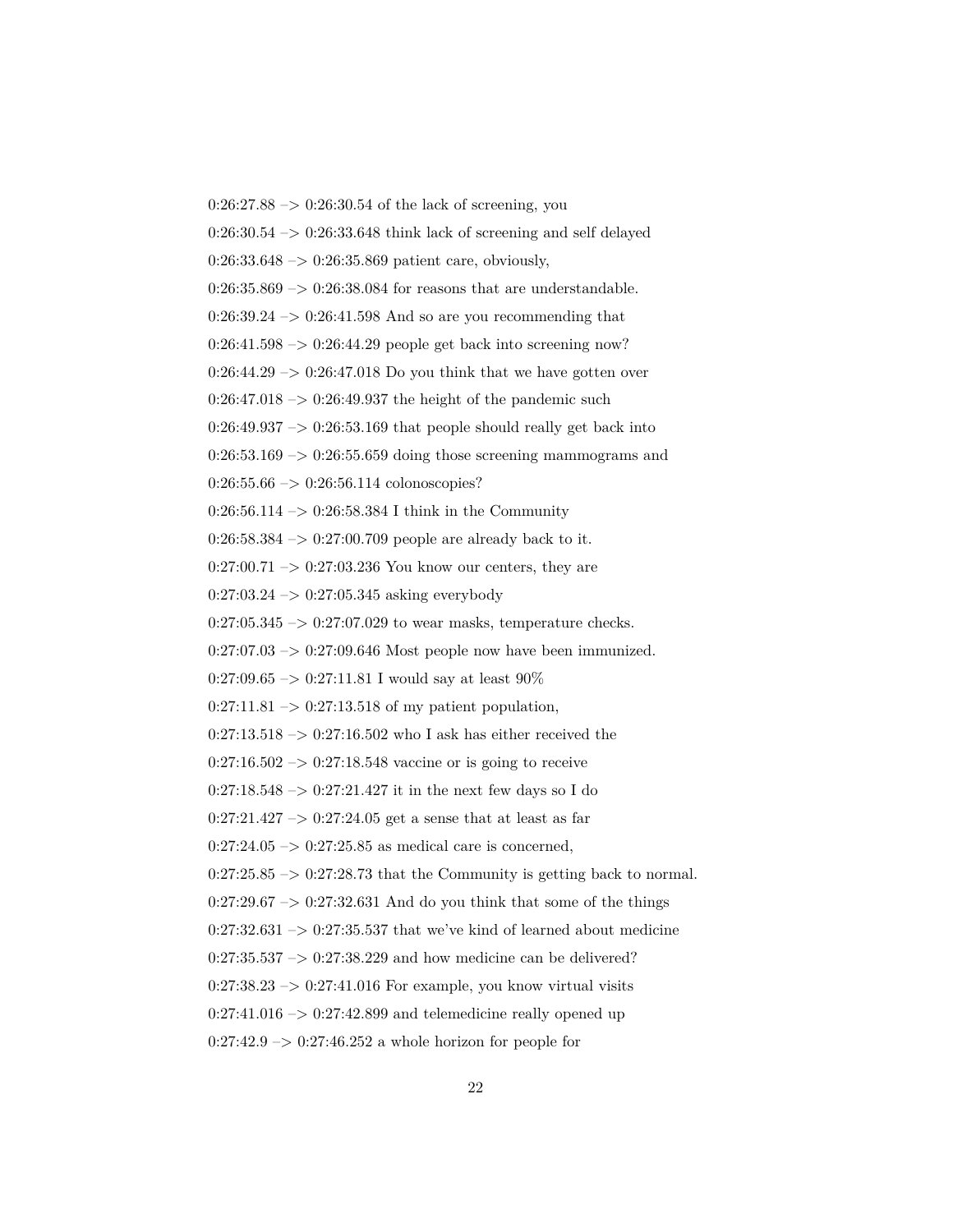$0:27:46.252 \rightarrow 0:27:48.34$  whom transportation was a big issue.  $0:27:48.34 \rightarrow 0:27:51.444$  Do you think that that's here to stay?  $0:27:51.45 \rightarrow 0:27:53.694$  That will continue to have Tele  $0:27:53.694 \rightarrow 0:27:55.73$  medicine visits into the future?  $0:27:56.68 \rightarrow 0:27:57.07$  Excellent  $0:27:57.07 \rightarrow 0:27:59.779$  question and I think that it  $0:27:59.779 \rightarrow 0:28:02.884$  is here to stay and it has made  $0:28:02.884 \rightarrow 0:28:05.6$  life simpler for a lot of people.  $0:28:05.6 \rightarrow 0:28:07.54$  But it has also brought  $0:28:07.54 \rightarrow 0:28:08.704$  along many challenges.  $0:28:08.71 \rightarrow 0:28:10.78$  The older patients  $0:28:10.78 \rightarrow 0:28:12.98$  cannot get the video connection.  $0:28:12.98 \rightarrow 0:28:15.144$  They are so frustrated  $0:28:15.144 \rightarrow 0:28:18.39$  by the end of the visit.  $0:28:18.39 \rightarrow 0:28:20.766$  But I would say the telephone  $0:28:20.766 \rightarrow 0:28:22.35$  visits go much smoother,  $0:28:22.35 \rightarrow 0:28:25.46$  especially if you're dealing with  $0:28:25.46 \rightarrow 0:28:26.684$  an older population or you  $0:28:26.684 \rightarrow 0:28:28.52$  know people who are just not  $0:28:28.585 \rightarrow 0:28:30.589$  comfortable doing it on the phone.  $0:28:32.495 \rightarrow 0:28:33.638$  Other than the technology challenge,  $0:28:33.64 \rightarrow 0:28:36.307$  I think it is here to stay. 0:28:36.31 –> 0:28:37.57 Doctor Anamika Katoch is an  $0:28:37.57 \rightarrow 0:28:39.25$  assistant professor of clinical  $0:28:39.25 \rightarrow 0:28:40.884$  medicine and medical oncology 0:28:40.884 –> 0:28:42.78 at the Yale School of Medicine.  $0:28:42.78 \rightarrow 0:28:44.312$  If you have questions,  $0:28:44.312 \rightarrow 0:28:45.844$  the address is canceranswers@yale.edu  $0:28:45.844 \rightarrow 0:28:47.953$  and past editions of the program  $0:28:47.953 \rightarrow 0:28:49.885$  are available in audio and written  $0:28:49.94 \rightarrow 0:28:51.548$  form at yalecancercenter.org.